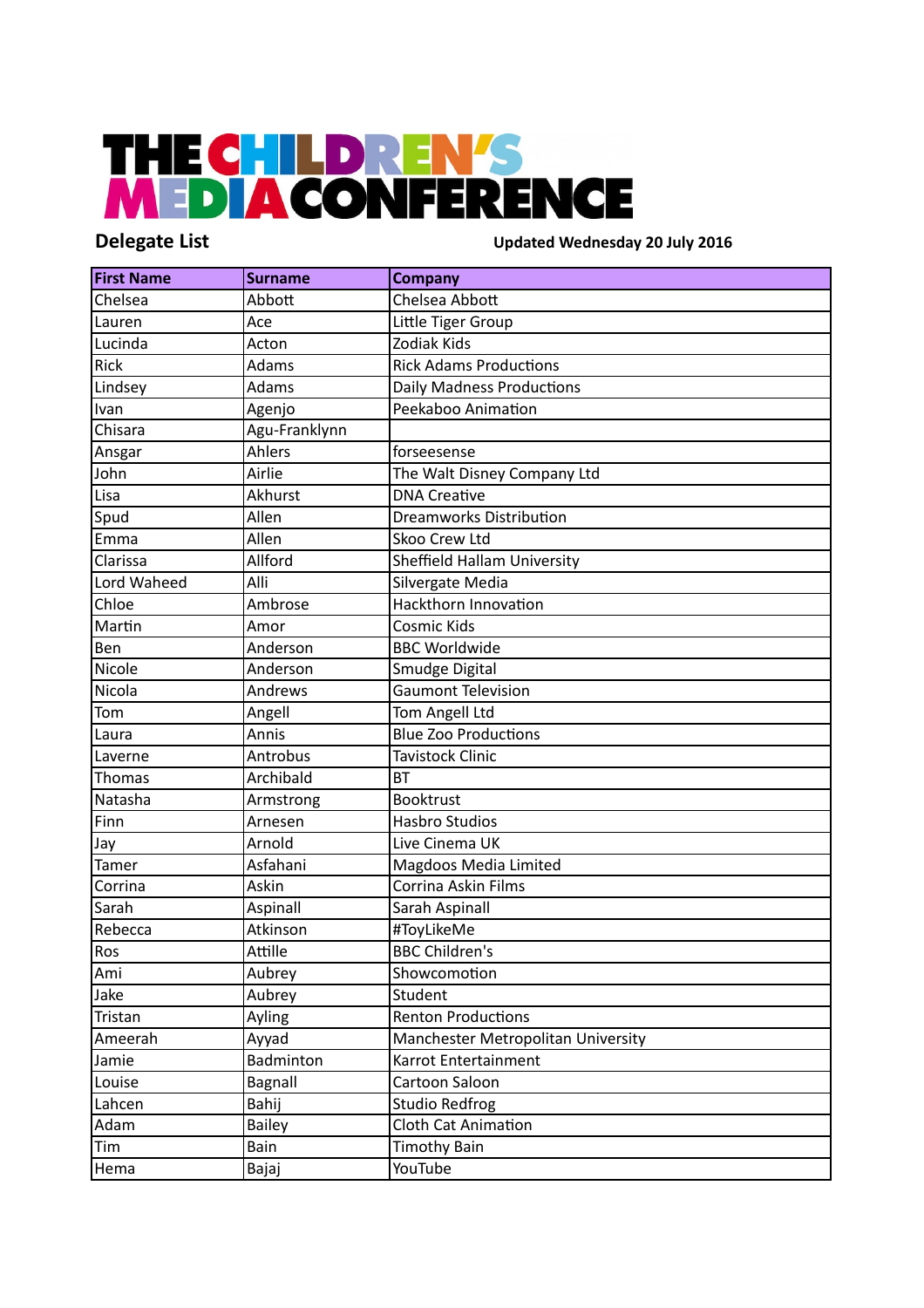| Andrew        | <b>Baker</b>       | Kidscave Entertainment                        |
|---------------|--------------------|-----------------------------------------------|
| Matt          | <b>Baker</b>       | Freshly Baked Words Ltd                       |
| Zia           | <b>Bales</b>       | Turner                                        |
| Stuart        | Ball               | More Than Learning                            |
| Kate          | Ball               | More Than Learning                            |
| Elin          | Ball               | More Than Learning                            |
| Ffion         | Ball               | More Than Learning                            |
| Sophie        | <b>Ballinger</b>   | <b>Eureka! The National Children's Museum</b> |
| Janet         | Balmforth          | <b>DDA Blueprint</b>                          |
| Zoe           | Bamsey             | Coolabi Group                                 |
| Sebastian     | <b>Bance</b>       | <b>Horseboy Productions</b>                   |
| Jeremy        | <b>Banks</b>       | Coolabi Ltd                                   |
| Chris         | <b>Banks</b>       | Banks & Wag                                   |
| Justine       | Bannister          | <b>JUST B</b>                                 |
| Matt          | <b>Barbrook</b>    | Nickelodeon UK                                |
| Rachel        | <b>Bardill</b>     | <b>BBC</b>                                    |
| Chris         | <b>Barnes</b>      | <b>Can Studios</b>                            |
| Steven        | <b>Barnett</b>     | University of Westminster                     |
| Thomas        | <b>Barthelmeus</b> | and now for something completely different    |
| Lauren        | <b>Bartles</b>     | The Children's Media Conference               |
| Ed            | <b>Barton</b>      | Curiscope                                     |
| Julian        | <b>Bashford</b>    | Visionality                                   |
| Asif          | Bashir             | Unique Inspiration                            |
| Caleb         | <b>Bastock</b>     | Thornbridge Taps Ltd                          |
| Steph         | <b>Bateman</b>     | University of Salford                         |
| Mike          | <b>Batt</b>        | <b>Dramatico Animation Ltd</b>                |
| Gina          | <b>Batt</b>        | Gina Batt                                     |
| Sarah         | <b>Baynes</b>      | The Creative Garden                           |
| Peter         | Baynton            | Peter Baynton                                 |
| Daniel        | <b>Bays</b>        | <b>Lightning Sprite Media</b>                 |
| Ryan          | <b>Beaird</b>      | <b>LIMA</b>                                   |
| <b>Stuart</b> | <b>Beale</b>       | <b>Stuart Beale</b>                           |
| Georgia       | Beard              | Georgia Beard                                 |
| Tom           | <b>Beattie</b>     | <b>Tiger Aspect Productions</b>               |
| Hilary        | <b>Beecroft</b>    | <b>BCre8ive Ltd</b>                           |
| Shazia        | Begum              | Sky UK                                        |
| Katie         | Bell               | <b>Beano Studios</b>                          |
| Mike          | Bell               | <b>Encycle Studios</b>                        |
| Chris         | Bemand             | <b>Squirky Music</b>                          |
| Kay           | Benbow             | <b>BBC</b>                                    |
| Louise        | Benham             | The Walt Disney Company                       |
| Kate          | <b>Bennetts</b>    | Ingenious Media                               |
| Neil          | Bennun             | Neil Bennun                                   |
| Jon           | Benoy              | WildBrain                                     |
| Tim           | Benson             | <b>BBC</b>                                    |
| Camille       | Bensoussan         | Upswing                                       |
| Philip        | Bergkvist          | <b>Encycle Studios</b>                        |
| Dan           | Berlinka           | Kindle Entertainment                          |
| Anna          | Berrington         | <b>BBC</b>                                    |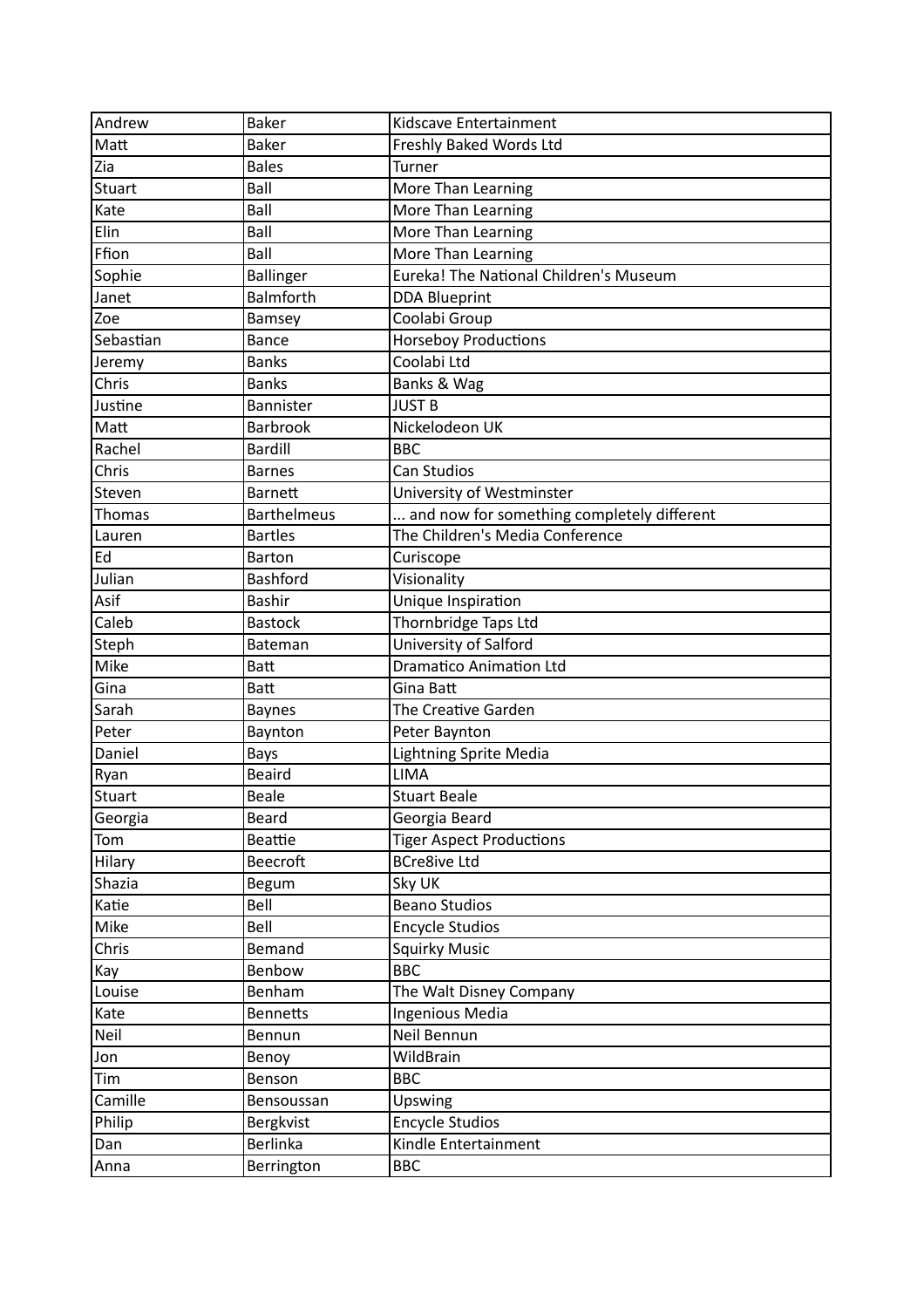| Joe           | Bettridge        | <b>Ragdoll Productions Limited</b>               |
|---------------|------------------|--------------------------------------------------|
| Ankur         | <b>Bhasin</b>    | <b>Bhasinsoft / Encore Films</b>                 |
| Varun         | <b>Bhatia</b>    | <b>RELX Group</b>                                |
| <b>Steve</b>  | <b>Bicknell</b>  | <b>Maverick Arts Publishing</b>                  |
| Vanessa       | Biddulph         | Vanessa Biddulph                                 |
| Ed            | Bignell          | KidsCave Entertainment                           |
| Tom           | Billington       | University of Sheffield                          |
| Ursula        | <b>Bischoff</b>  | Turner                                           |
| Sue           | Bishop           | <b>UK Trade &amp; Investment</b>                 |
| Shaun         | <b>Blake</b>     | Studio43                                         |
| <b>Nuria</b>  | Blanco           | Cartoon Saloon                                   |
| Toby          | <b>Blizard</b>   | <b>ITV SignPost</b>                              |
| Annika        | <b>Bluhm</b>     | DreamWorks Animation T                           |
| Alicia        | <b>Blum-Ross</b> | London School of Economics and Political Science |
| Gregory       | Boardman         | The Rastamouse Company                           |
| Gabriel       | <b>Boccuni</b>   | University of Arts London                        |
| Richard       | Bolam            | Childrens' Media Conference                      |
| Susan         | Bolsover         | Penguin Random House                             |
| Julia         | Bond             | <b>BBC</b>                                       |
| Jennifer      | Booth            | The Children's Media Conference                  |
| Simon         | Bor              | Simon Bor                                        |
| Julien        | <b>Borde</b>     | <b>France Televisions</b>                        |
| Anton         | <b>Botes</b>     | Fourth Wall Creative                             |
| Emma          | Boucher          | Emma Boucher                                     |
| Joseph        | <b>Bounds</b>    | Joseph Wright Centre Derby College               |
| Chris         | Bowden           | Mackinnon and Saunders Ltd                       |
| Matt          | Bowen            | <b>ITV</b>                                       |
| Julie         | Bower            | Julie Bower                                      |
| Kathryn       | Box              | <b>Tate</b>                                      |
| James         | Boyd             | <b>Bedtracks Inc</b>                             |
| Lekisha       | <b>Bradley</b>   | University of Sheffield                          |
| Joel          | <b>Bradley</b>   | Sky                                              |
| Alina Bratu   | <b>Bratu</b>     | Turner                                           |
| Aurelie       | <b>Brault</b>    | The Walt Disney Company                          |
| Debbie        | <b>Bray</b>      | <b>Hook Research</b>                             |
| Annette       | <b>Brejner</b>   | The Financing Forum for Kids Content             |
| Deirdre       | <b>Brennan</b>   | <b>Corus Entertainment</b>                       |
| Solly         | <b>Brichto</b>   | Solly The Kid                                    |
| Jess          | <b>Brichto</b>   | Solly The Kid                                    |
| Kirstie       | <b>Brockett</b>  | Fremantle Kids & Family                          |
| <b>Brolly</b> | Brollyman        | <b>Brollyman Productions LTD</b>                 |
| Lewis         | <b>Bronze</b>    | Discovery Education                              |
| Vanessa       | <b>Brookman</b>  | Turner                                           |
| Simon         | Brown            | Simon A. Brown                                   |
| Hannah        | Browton          | Showroom Workstation                             |
| Keith         | <b>Brumpton</b>  | Keith Brumpton Ltd                               |
| Helen         | Brunsdon         | <b>Creative Skillset</b>                         |
| Joanna        | <b>Budden</b>    | <b>British Council</b>                           |
| Anna          | Budzynska        | National Schools Partnership                     |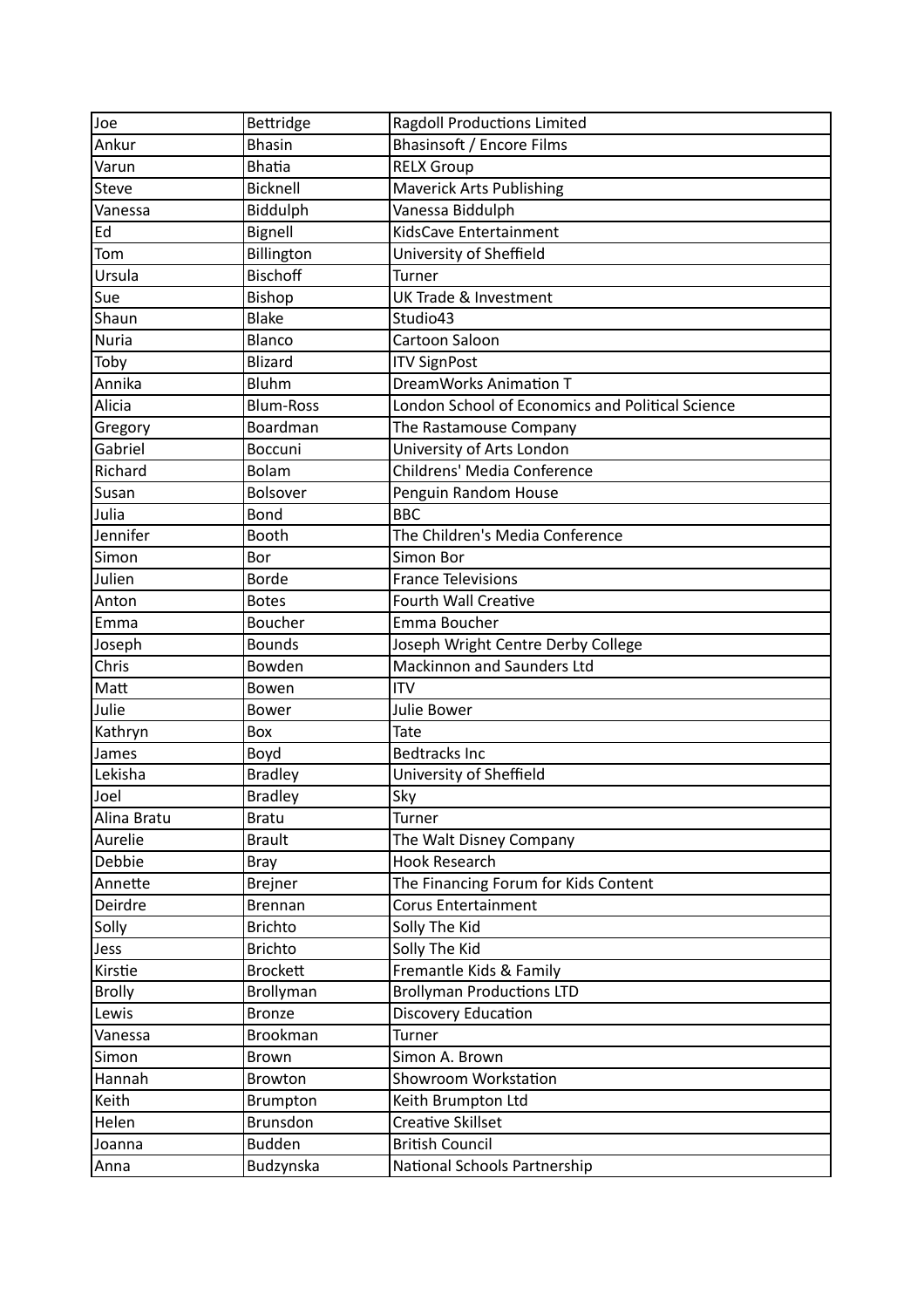| ΙTJ      | Bull             | <b>Just Anim8</b>                   |
|----------|------------------|-------------------------------------|
| Helen    | <b>Bullough</b>  | <b>BBC</b>                          |
| Miles    | <b>Bullough</b>  | Wildseed Studios Ltd                |
| Alice    | <b>Burden</b>    | Alice Burden                        |
| Claire   | <b>Burdfield</b> | The Children's Media Conference     |
| Pauline  | <b>Burt</b>      | Ffilm Cymru Wales                   |
| Adele    | <b>Burton</b>    | <b>BBC</b>                          |
| Jennifer | Bury             | Jennifer Bury                       |
| Amy      | <b>Buscombe</b>  | <b>BBC</b>                          |
| Mellie   | <b>Buse</b>      | Adastra Development Ltd             |
| Jasmine  | <b>Butt</b>      | <b>STUDIO MEINECK</b>               |
| Dean     | <b>Byrne</b>     | University Of Salford               |
| Matilda  | Byström          | <b>SVT</b>                          |
| Lindy    | Cameron          | Move on Up                          |
| Lorraine | Camm             | <b>BBC</b>                          |
| Emily    | Campan           | Penguin Random House UK             |
| Anna     | Campbell         | Digital Media Research Ltd          |
| Erinn    | Campbell         | <b>BBC</b>                          |
| Laura    | Campbell         | Dog Ears Ltd                        |
| Kate     | Canning          | <b>Canning Factory</b>              |
| Danny    | Carmel           |                                     |
| Nicole   | Carmen-Davis     | Migthy Atom Entertainment           |
| Joanne   | Carmichael       | Joanne Carmichael                   |
| Michael  | Carrington       | Zodiak Kids Studios                 |
| Sean     | Carson           | Sean Carson                         |
| Ellie    | Carter           | Paper Chatterbox Ltd                |
| Eryk     | Casemiro         | <b>ZODIAK KIDS STUDIOS</b>          |
| Jordan   | Casey            | KidsCodeJump                        |
| Denise   | Cassar           | <b>Denise Cassar</b>                |
| Leo      | Casserly         | <b>Flix Facilities</b>              |
| Ruth     | Cassidy          | Immediate Media Co London Limited   |
| Jan      | Caston           | Jan Caston                          |
| Katy     | Cattell          | <b>Egmont Publishing</b>            |
| Phil     | Chalk            | Factory                             |
| Robert   | Chandler         | Space Age Films                     |
| Joseph   | Channon          | The Walt Disney Company             |
| Diane    | Chaplin          |                                     |
| Karen    | Chapman          | <b>Turner</b>                       |
| Vanessa  | Chapman          | Vanessa J Chapman                   |
| Rachel   | Chapnick         | United Kingdom Trade and Investment |
| Helen    | Charalambous     | Turner                              |
| Ali      | Charmi           | Ali Charmi                          |
| Phil     | Charnock         | Draw & Code/SwapBots                |
| Yihua    | Chen             | University of Sheffield             |
| Xingiao  | Chen             | University of Sheffield             |
| Jie      | Chen             | KAKU (Beijing Children Channel)     |
| Alex     | Chien            | www.a4-studios.com                  |
| David    | Chikwe           | <b>Blacklisted Films</b>            |
| Greg     | Childs           | The Children's Media Conference     |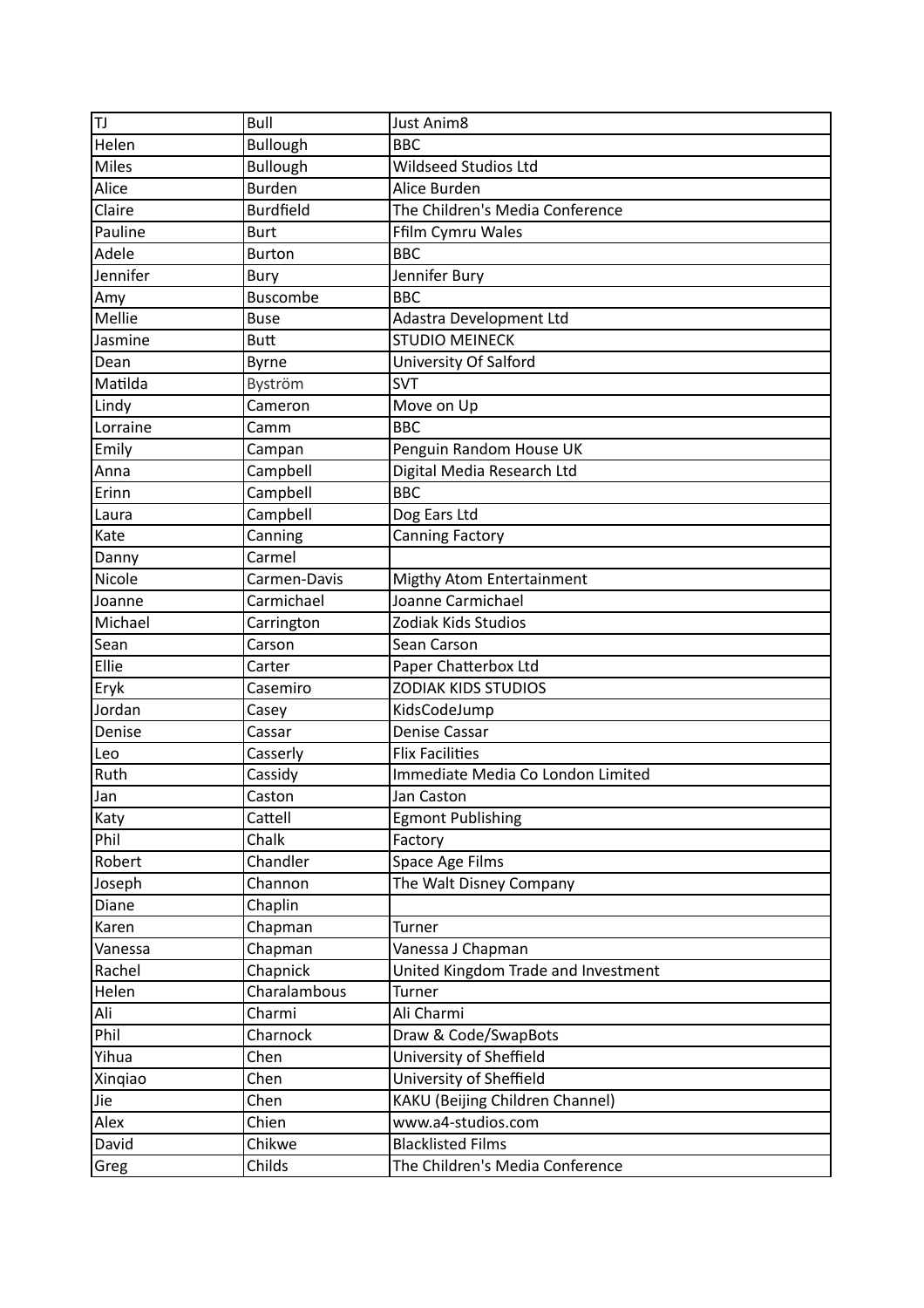| Joe                      | Childs           | The Children's Media Conference         |
|--------------------------|------------------|-----------------------------------------|
| Miki                     | Chojnacka        | Hopster                                 |
| Darren                   | Chouings         | The Children's Media Conference         |
| Alison                   | Christina McHale | Sheffield Hallam University             |
| Tony                     | Church           | Tony Church Projects Ltd                |
| Garrick                  | Clark            | Sheffield Hallam University             |
| Dr Barbie                | Clarke           | Family Kids & Youth                     |
| Adam                     | Clarke           | <b>Adam Clarke</b>                      |
| Jenny                    | Clarke           | <b>DreamWorks Animation</b>             |
| Aubrey                   | Clarke           | <b>BBC</b>                              |
| Verity                   | Clarke           | CapeUK                                  |
| Stewart                  | Clarke           | TBI - Television Business International |
| Suzanne                  | Clarke           | <b>BBC</b>                              |
| Stephen                  | Clarke           | Tiny Teeny Screeny Ltd.                 |
| Jo                       | Clegg            | Jo Clegg                                |
| <b>Steve</b>             | Cleverley        | Mind Candy                              |
| Joanne                   | Cliff            | Platypus Research                       |
| Lara                     | Clift            | <b>Sweet Cherry Publishing</b>          |
| Henry                    | Coate            | <b>Henry Coate</b>                      |
| Kathryn                  | Cockbain         | University of Salford                   |
| Thomas                   | Cocker           | <b>Thomas Cocker</b>                    |
| Sara-Reina               | Cohen            | Turner                                  |
| Jules                    | Coke             | <b>Eye Present</b>                      |
| Christina                | Colbeck          | <b>Entertainment One</b>                |
| Sarah                    | Cole             | Freelance                               |
| James                    | Coleman          | Plug-in Media                           |
| Matt                     | Colgan           | MIP Junior                              |
| Alex                     | Collier          | <b>Oddball Media</b>                    |
| Tony                     | Collingwood      | Collingwood O, Äô Hare Productions Ltd  |
| Dylan                    | Collins          | SuperAwesome                            |
| Charlie                  | Collins          | University of Hertfordshire             |
| Monica                   | Colomer          |                                         |
| <b>Romaine Colthurst</b> | Colthurst        | Romaine Colthurst                       |
| Donna                    | Comerford        | People in IT                            |
| Chris                    | Condron          | <b>BBC</b>                              |
| Christina                | Connelly         | <b>BBC</b>                              |
| Mick                     | Cooke            | Too Many Cookes Music Ltd.              |
| Pauline                  | Cooke            | Immediate Media Co London Limited       |
| Tony                     | Cooke            | Scriptwriter - Freelance                |
| Emma                     | Cooper           | Rocket                                  |
| Stephanie                | Cooper           | Immediate Media Co London Limited       |
| Alice D                  | Cooper           | <b>Hutcheon Films</b>                   |
| Sonia                    | Copeland Bloom   | <b>Bloomin' Marvellous Productdions</b> |
| Phil                     | Corbett          | Phil Corbett                            |
| Frances Corcoran         | Corcoran         | Amazing People Education Ltd            |
| Colette                  | Cordes           | The Walt Disney Company                 |
| Alexandra                | Cory             | <b>Berlin Associates LTD</b>            |
| Gina                     | Costelloe        | <b>LEGO</b>                             |
| Ryan                     | Courtier         | Hopster                                 |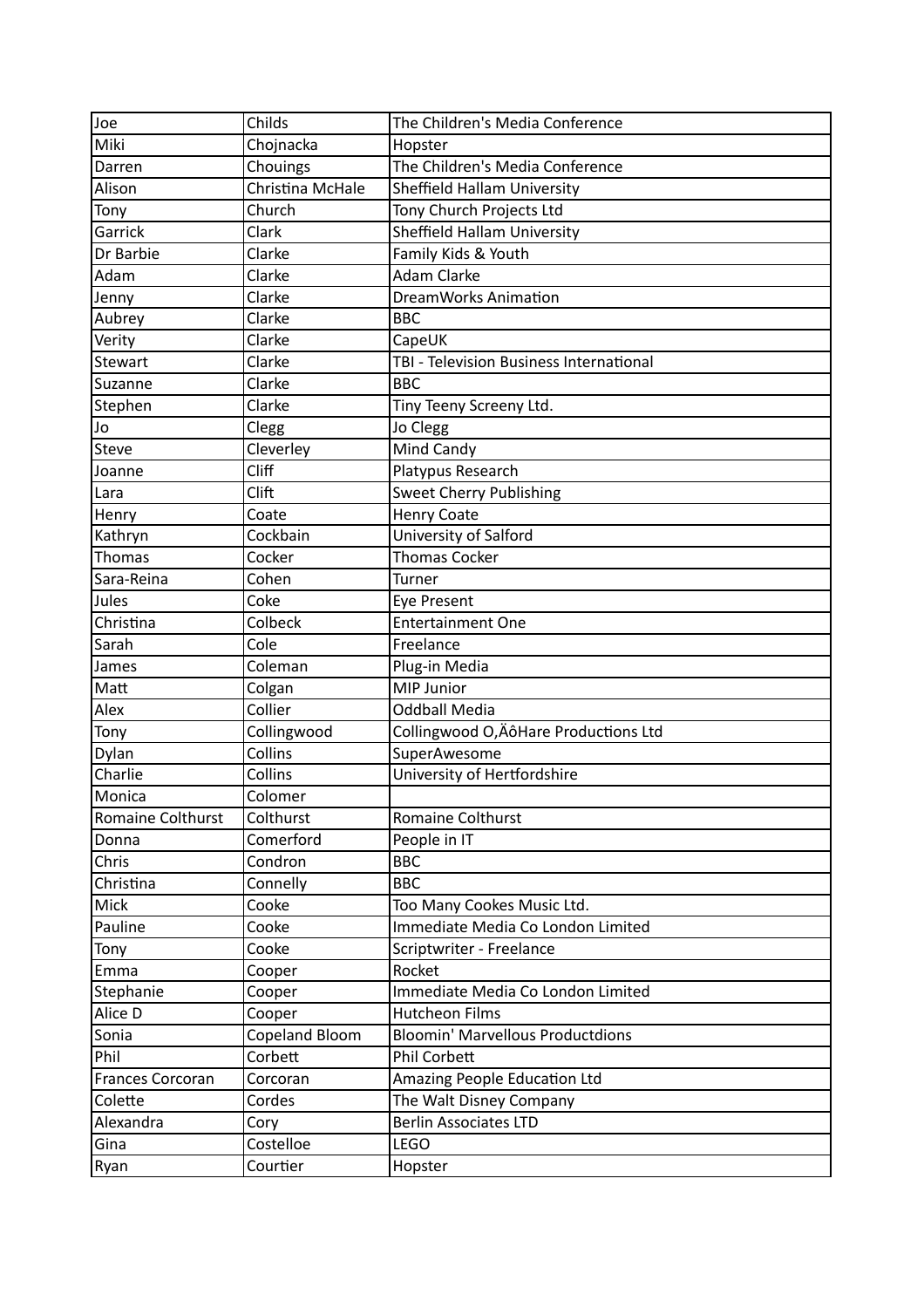| Elizabeth     | Couzens       | N/A                                  |
|---------------|---------------|--------------------------------------|
| Mark          | Cumberton     | <b>JAM Media</b>                     |
| <b>Briony</b> | Curran        | #ToyLikeMe                           |
| David         | Curry         | <b>Cutlass Productions Limited</b>   |
| Sara          | Daddy         | Sara Daddy                           |
| Craig         | Dall          | The Workshop                         |
| Claudia       | Dalley        | Sony Pictures Television             |
| Erica         | Darby         | Spider Eye                           |
| Naomi         | Dare          | Coolabi                              |
| Jo            | Daris         | m4e AG                               |
| Sarah         | Darling       | Jelly Penguin Productions / Mr Weebl |
| Indy          | Datta         | <b>Buccaneer Media</b>               |
| Alison        | David         | Egmont                               |
| Karen         | Davidsen      | Karen Davidsen                       |
| Joshua        | Davidson      | Night Zookeeper                      |
| Anna          | <b>Davies</b> | CBBC                                 |
| Harriet       | <b>Davies</b> | The University of Manchester         |
| James         | <b>Davies</b> | <b>CHILDWISE Research</b>            |
| Ciara         | <b>Davies</b> | <b>BBC</b>                           |
| Gareth        | <b>Davies</b> | The Sound Boutique                   |
| Danielle      | <b>Davies</b> | Meon Media                           |
| Jack          | <b>Davies</b> | YellowDog Ltd                        |
| Simon         | <b>Davies</b> | <b>Simon Davies</b>                  |
| Emma          | Davis         | <b>ITV</b>                           |
| Kezia         | Davis         | <b>Pixie Dust Pictures</b>           |
| Lauren        | Davis         | Hachette Children's Group            |
| Rachel        | Dawson        | Rachel Dawson                        |
| Fred          | de Bradeny    | <b>Mattel Creations</b>              |
| Emily         | De Klerk      | King Bee Animation                   |
| Caterina      | De Mata       | Carlo gallucci editore               |
| Magali        | de Quillacq   | YouTube                              |
| Maria         | De Souza      | Off the Shelf Festival               |
| Camilla       | Deakin        | Lupus Films Ltd                      |
| Fionnuala     | Deane         | Dog Ears                             |
| Metka         | Dedakovic     | <b>RTVSLO</b>                        |
| Michael       | Dee           | Coolabi Ltd                          |
| Andy          | Defty         | <b>Mattel Creations</b>              |
| Robert        | Delamere      | <b>Digital Theatre</b>               |
| Caren         | Dennis        | Turner                               |
| Genevieve     | Dexter        | Eye Present Ltd                      |
| Leon          | Dexter        | Bumpybox                             |
| Neeta         | <b>Dhokia</b> | <b>BBC</b>                           |
| Christopher   | <b>Dicker</b> | <b>JAM Media</b>                     |
| Olivia        | Dickinson     | Discovery Education                  |
| Kate          | Dickson       | Nickelodeon UK                       |
| Fiona         | Dillon        | Tumbledown Media                     |
| Kate          | <b>Dillon</b> | Tumbledown Media                     |
| Mary          | Dimitriadis   | Turner                               |
| Lauren        | Ding          | WildBrain                            |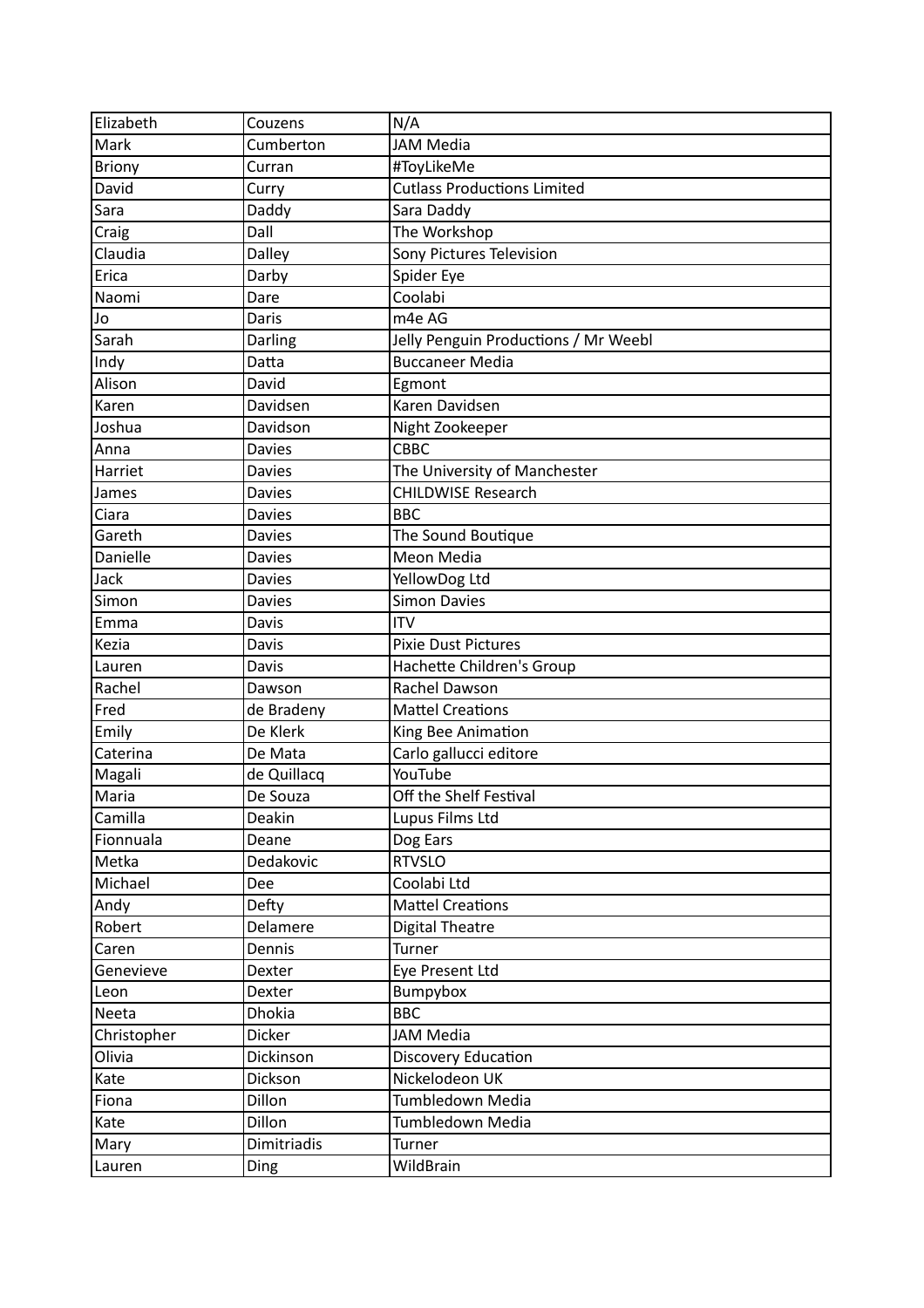| Yu           | Ding          | <b>Neverland Entertainment</b>   |
|--------------|---------------|----------------------------------|
| Phil         | Dobree        | Jellyfish Pictures Ltd           |
| James        | Dolan         | James Dolan                      |
| Benjamin     | Donoghue      | <b>Blackstaff Games</b>          |
| Robyn        | Dooley        | Milky Tea Studios                |
| Steve        | Dorrance      | Jellyfish Pictures Ltd           |
| <b>Becks</b> | Dorrance      | <b>IBEX Films</b>                |
| Carl         | Douglas       | The Walt Disney Company          |
| Aoife        | Doyle         | Pink Kong Studios                |
| Svetlana     | Dragayeva     | <b>Fountain Digital Labs</b>     |
| Sam          | Dransfield    | Sam Dransfield                   |
| Gregory      | Dray          | Google                           |
| Stuart       | Dredge        | Articulates Ltd                  |
| Rachel       | Drummond-Hay  | Drummer TV                       |
| Marc         | du Pontavice  | XILAM ANIMATION                  |
| Mario        | <b>Dubois</b> | <b>BBC Children's</b>            |
| Heidi        | Duff          | Draw & Code/SwapBots             |
| Stella       | Duffy         | <b>Fun Palaces</b>               |
| Helen        | Dugdale Reed  | Scribble                         |
| <b>Tracy</b> | <b>Dumais</b> | <b>British Council</b>           |
| Natalie      | Dumoulin      | 9 Story Media Group              |
| Dora         | Dunai         | The Walt Disney Company          |
| Laura        | Duncalf       | CoG                              |
| Myke         | Dunn          | <b>Pretzel Television</b>        |
| John         | Durkan        | <b>UK Trade &amp; Investment</b> |
| Georgia      | Dussaud       | <b>Mattel Creations</b>          |
| Arran        | Dutton        | <b>Arran Dutton</b>              |
| Jonathan     | Dyer          | <b>CAKE</b>                      |
| Oliver       | Dyer          | Rangeplan Creative Ltd T/A Skew  |
| Chris        | Dymond        | <b>Sheffield Digital</b>         |
| Calvin       | Dyson         | The Walt Disney Company, EMEA    |
| Justin       | Eames         | fish in a bottle                 |
| Alice        | East          | Zodiak Kids                      |
| Steffi       | Ebert         | <b>KIDS Regio</b>                |
| Marion       | Edwards       | <b>DreamWorks Animation</b>      |
| Jackie       | Edwards       | <b>BBC Children's</b>            |
| Lisa         | Edwards       | <b>Templar Publishing</b>        |
| Daniel       | Efergan       | <b>Aardman Animations Ltd</b>    |
| David        | Elden         | Collingwood & Co                 |
| Angharad     | Elen          | Cwmni Da                         |
| Oliver       | <b>Ellis</b>  | Hoho Entertainment               |
| Gaby         | <b>Ellis</b>  | Salford University               |
| Helen        | <b>Ellis</b>  | Sheffield Hallam University      |
| Emma         | Ellis-Jones   | No Ordinary Angels               |
| Lucy         | Ellison       | <b>SHU</b>                       |
| Andrew       | Emerson       | <b>Andrew Emerson</b>            |
| <b>Nick</b>  | Emmerson      | <b>Nick Emmerson Visuals</b>     |
| Alex         | English       | Alex English                     |
| Joanne       | Evans         | <b>ITV</b>                       |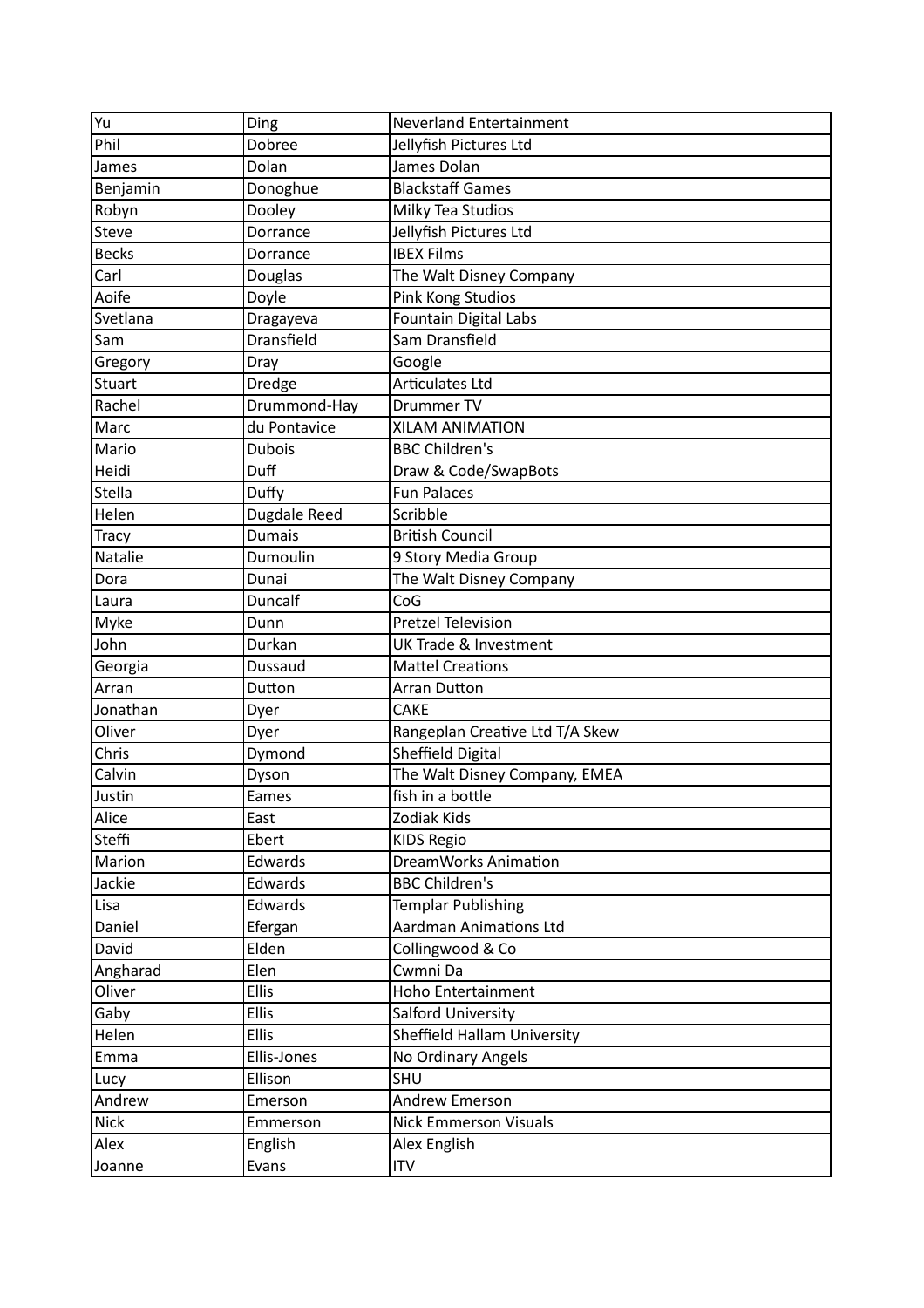| Robyn         | Evans       | Cardiff University                   |
|---------------|-------------|--------------------------------------|
| Osian         | Evans       | Moilin Cyf                           |
| <b>Stuart</b> | Evans       | Mattel Creations                     |
| Karoline      | Evensen     | <b>NRK</b>                           |
| Rachael       | Exton       | Finger Industries Ltd                |
| Stephen       | Fagan       | <b>Treehouse Republic LTD</b>        |
| Jeremie       | Fajner      | Superprod                            |
| Allison       | Fan         | Historic Royal Palaces               |
| Tim           | Fancourt    | Studio43                             |
| Helen         | Farrall     | Amnesia Blonde Ltd                   |
| Morgann       | Favennec    | superights                           |
| Karina        | Feirtear    | TG4                                  |
| Sarah         | Fell        | <b>Turner Broadcating</b>            |
| Pelle         | Ferner      | Ruta Ett DVD AB - Heroes of the City |
| Angela        | Ferreira    | A Joy Media                          |
| Ruth          | Fielding    | <b>Lupus Films</b>                   |
| Rob           | Finlay      | Elstree Film Design Ltd.             |
| Luca          | Fiore       | Azoomee                              |
| Chrisjan      | Fitzpatrick | <b>TWDC Itd</b>                      |
| James         | Fitzsimmons | Fabulous Fantasy Company Ltd         |
| Carrie        | Fletcher    | Finger Industries                    |
| sue           | fletcher    | <b>BBC</b>                           |
| Talia         | Fogelman    |                                      |
| Lucie         | Follett     | Lucie (London) Ltd                   |
| Jonny         | Ford        | Finger Industries Ltd                |
| Simon         | Forrest     | <b>Accorder Music Publishing</b>     |
| Harriet       | Foster      | Penguin Random House                 |
| Julie         | Fox         | awol animation                       |
| Rebecca       | Fox         | Rebecca Fox                          |
| Rebecca       | Frankel     | Little Dot Studios                   |
| <b>Nico</b>   | Franks      | C21Media                             |
| Cameron       | Fraser      | Ko Lik Films                         |
| Jamie         | Fraser      | Ko Lik Films                         |
| Ben           | Freeman     | Zodiak Media                         |
| Emilie        | Frelon      | <b>CAKE</b>                          |
| Katie         | French      | <b>BBC</b>                           |
| Ben           | Frost       | The Pineapple Lounge                 |
| Luke          | Frost       | <b>BBC Children's</b>                |
| Hitoshi       | Furukawa    | NHK(Japan Broadcasting Corporation)  |
| Viola         | Gabrielli   | <b>KIDS Regio</b>                    |
| Rahul         | Gadiya      | Gateway aniMedia Works               |
| Vidisha       | Gaglani     | <b>Future Thinking</b>               |
| Ed            | Galton      | CAKE                                 |
| Michael       | Gandham     | <b>Arcus Studios Ltd</b>             |
| Dominic       | Gardiner    | Jetpack                              |
| Kelvyn        | Gardner     | <b>LIMA UK</b>                       |
| Charlie       | Gardner     | Platypus Research Ltd                |
| Kate          | Garland     | Sony Pictures Entertainment          |
| Eric          | Garnet      | <b>GO-N Productions</b>              |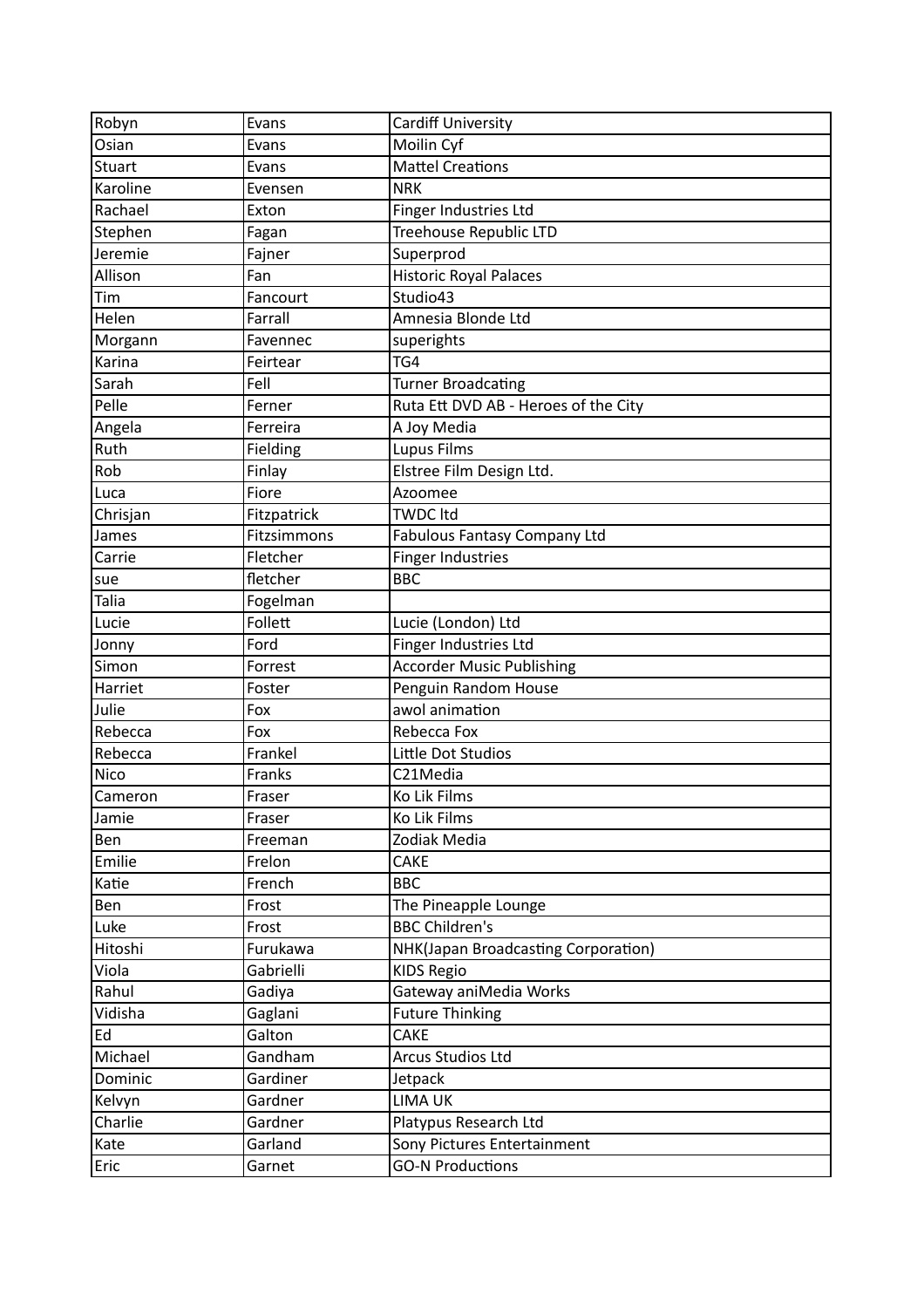| <b>Steve</b> | Garratt          | Giggle Media                                             |
|--------------|------------------|----------------------------------------------------------|
| Darren       | Garrett          | Darren Garrett                                           |
| Rachel       | Garvey           | Immediate Media Co London Limited                        |
| Rosemary     | Gatensbury       | Manchester Metropolitan University                       |
| Stephanie    | Gauld            | <b>Acamar Films Ltd</b>                                  |
| Wesley       | Gee              | Aberystwyth University                                   |
| <b>Biren</b> | Ghose            | <b>Technicolor India</b>                                 |
| Lucy         | Gill             | Lucy Gill                                                |
| Freyja       | Gillard          | Freelance                                                |
| <b>Nick</b>  | Gilmer           | <b>ITV</b>                                               |
| Sophie       | Gindensperger    | Freelance                                                |
| Grace        | Gleave           | Macmillan Children's Books                               |
| Gemma        | Gold             | The Gate Films                                           |
| Harriette    | Goldsmith        | Fabulous Fantasy Company Ltd                             |
| Evgenia      | Golubeva         | Evgenia Golubeva                                         |
| lan          | Goodall          | Aardvark Swift Recruitment                               |
| Robert       | Goodchild        | Aardman                                                  |
| Marc         | Goodchild        | <b>Gingersnap Studios Limited</b>                        |
| Barney       | Goodland         | Magic Light Pictures                                     |
| Lucy         | Goodman          | Happy Films Ltd                                          |
| Kim          | Goody            | <b>Soho Square Productions</b>                           |
| Jag          | Goraya           | MundoJumbo                                               |
| Richard      | Gordon           | <b>JAM Media</b>                                         |
| Mark         | Gordon           | <b>Score Draw Music</b>                                  |
| Sean         | Gorman           | Turner                                                   |
| Stephen      | Gould            | <b>CPLG</b>                                              |
| Lauren-Beth  | Gravell          | Lauren-Beth Gravell                                      |
| Folke        | Gravklev         | Norwegian Broadcasting Corporation                       |
| Hannah       | Green            | University of Lincoln                                    |
| Denise       | Green            | <b>Mattel Creations</b>                                  |
| Anna         | Gregory          | The Children's Media Conference                          |
| Hannah       | Grencis          | Sheffield Hallam University                              |
| James        | Griffin          | ustwo                                                    |
| Llinos       | Griffin-Williams | Green Bay Media                                          |
| Anne         | Groeger          | Writer                                                   |
| Jon          | Groves           | Jon Groves                                               |
| Amanda       | Gummer           | <b>Fundamentally Children</b>                            |
| Xuexin       | Guo              | The University of Sheffield                              |
| Renuka       | Gupta            | Discovery Research                                       |
| Oliver       | Guy              | Sheffield Hallam University                              |
| Ingrid Marie | Hafstad          | Norwegian Boracasting Corporation                        |
| Egil Aslak   | Hagerup          | Norwegian Broadcasting Corporation, Childrens Department |
| Nina         | Hahn             | Nickelodeon                                              |
| Richard      | Haines           | Penguin Random House                                     |
| Rosa         | Halford          | Penguin Random House UK                                  |
| Heather      | Hall             | Sheffield Hallam University                              |
| <b>Nick</b>  | Hall             | <b>BBC</b>                                               |
| David        | Hallam           | Three Arrows Media                                       |
| Christopher  | Halliday         | <b>BFI</b>                                               |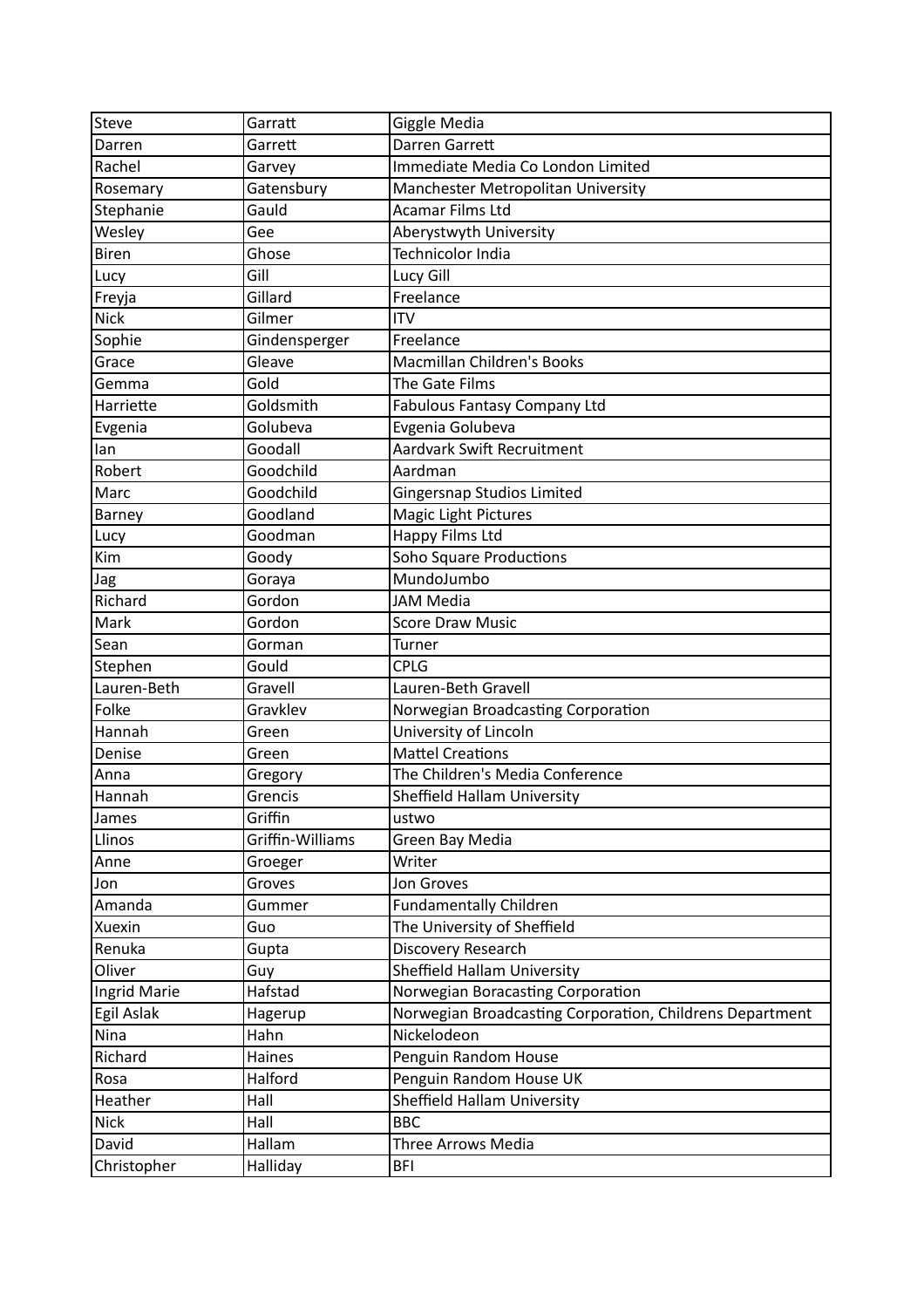| Melanie       | Halsall         | <b>KOMIXX</b>                      |
|---------------|-----------------|------------------------------------|
| Jon           | Hancock         | Three Arrows Media                 |
| Claire        | Handley         | Paper Owl Films                    |
| Jacqueline    | Harding         | Tomorrowschild                     |
| Melissa       | Hardinge        | <b>CBBC</b>                        |
| Jeffrey       | Hardy           | Floor 84 Studio                    |
| Sara          | <b>Harkins</b>  | <b>BBC</b>                         |
| Natasha       | <b>Harries</b>  | Sheffield Hallam University        |
| Joe           | <b>Harris</b>   | Children's Media Conference        |
| Sam           | <b>Harris</b>   | <b>Hook Research</b>               |
| Nigel         | Harris          | <b>Ragdoll Productions Limited</b> |
| Marlin        | Harrison        | Fun Crew Ltd.                      |
| <b>Stuart</b> | Harrison        | Fun Crew Ltd.                      |
| Paul          | Harrison        | <b>Figment Factory</b>             |
| Isobel        | Harrop          | University of Sussex               |
| Peter         | Hart            | Immediate Media Co London Limited  |
| Jennifer      | Hartley         | <b>Tech North</b>                  |
| James         | Harvey          | Nickelodeon UK                     |
| Sylvia        | Harvey          | University of Leeds                |
| <b>Nick</b>   | Harvey          | <b>Illuminated Films</b>           |
| Ross          | <b>Hastings</b> | Freelance writing                  |
| Justine       | Hatcher         | <b>BBC</b>                         |
| Mike          | Hayes           | Tentacle Media Ltd                 |
| Matt          | Haynes          | <b>Future Thinking</b>             |
| Chris         | Hayward         | Chris Hayward                      |
| Curtis        | Headley         | The Restaurant Group               |
| Maddie        | Heathcliff-Core | <b>Runshaw College</b>             |
| Gary          | Heather         | Move Media Group Ltd.              |
| Eve           | Hebditch        | Nickelodeon                        |
| Laura         | Hegarty         | Showroom Cinema                    |
| Alexandre     | Henin           | <b>France Televisions</b>          |
| Sean          | Henry           | The Walt Disney Company            |
| Carla         | Herbertson      | <b>RNIB</b>                        |
| Melissa       | Herman          | The Walt Disney Company            |
| Genevieve     | Herr            | <b>Scholastic Children's Books</b> |
| Niamh         | Herrity         | Pink Kong Studios                  |
| Nicola        | Herrmann        | FremantleMedia Kids & Family       |
| David         | Heslop          | David Heslop                       |
| Imogen        | Hesp            | Rocket                             |
| <b>Beth</b>   | Hewitt          | University of Salford              |
| Anna          | Hewitt          | Spin Master Toys                   |
| Paul          | Hewlett         | Into Film                          |
| Dave          | Hickman         | <b>ITV</b>                         |
| Richard       | <b>Higgs</b>    | <b>Clifton Village Productions</b> |
| Mole          | Hill            | CoG                                |
| Craig         | Hill            | EmpathyLab                         |
| Katie         | Hilton          | Katie Hilton                       |
| Paul Hilton   | Hilton          | Can Studios                        |
| Jessica       | Hoare           | The Walt Disney Company            |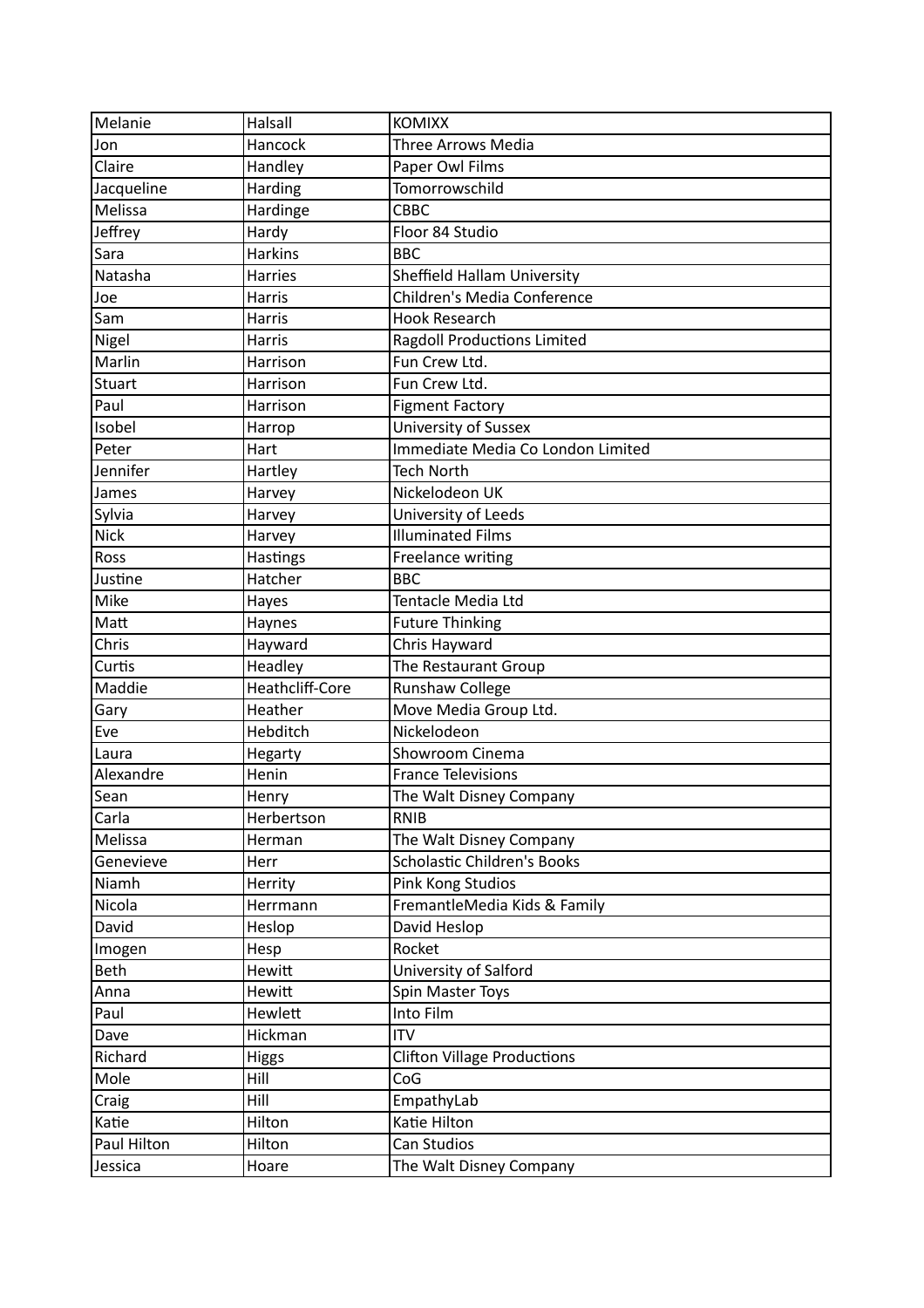| Jake          | Hobbs         | <b>WONKY Films</b>           |
|---------------|---------------|------------------------------|
| Zoe           | Hodgkinson    | Eric Tv                      |
| Sue           | Holbrook      | Sue Holbrook                 |
| Helen         | Holt          | <b>BBC</b>                   |
| David         | Holt          | David Holt                   |
| Alison        | Homewood      | Versatile Media Ltd          |
| Deborah       | Hooper        | DHX Brands (DHX Media)       |
| Keith         | Hopwood       | Pluto                        |
| Matt          | Hornburg      | marblemedia                  |
| Harry         | Hosker        | University of Salford        |
| Luke          | Howard        | Laah Entertainment           |
| Matt          | Howarth       | <b>Puppetman Productions</b> |
| Ben           | Howarth       | <b>BBC</b>                   |
| Emily         | Howells       | <b>Emily and Anne</b>        |
| Helen         | Howells       | Hoho Entertainment Ltd       |
| Eric          | Huang         | Made in Me                   |
| Christian     | Hughes        | <b>Toddler Fun Learning</b>  |
| Hayley        | Humphreys     | Hayley Humphreys             |
| Craig         | Hunter        | Sony Pictures Television     |
| Sophie        | Hunter        | CapeUK                       |
| Alice         | Huntley       | <b>BBC Worldwide</b>         |
| Henrietta     | Hurford-Jones | <b>BBC Worldwide</b>         |
| Paul          | Hutson        | Night Zookeeper              |
| Oli           | Hyatt         | <b>Blue-Zoo Animation</b>    |
| Anna          | Hyland        | <b>Turner Broadcasting</b>   |
| Jane          | Hyndman       | Compact Media                |
| Dave          | Ingham        | Dave Ingham                  |
| Pippa         | Irvine        | Acamar Films Ltd             |
| Inesa         | Ivanova       | Happy Horse Pictures Ltd.    |
| Fatima        | Jabang        | Sheffield Hallam University  |
| Neil          | Jack          | Ko Lik Films LTD             |
| Sharna        | Jackson       | We Are Seahorse              |
| Julia         | Jaensch       | <b>WDR Mediagroup</b>        |
| Fleur         | Jago          | Fleur Jago                   |
| Lewis         | James         | <b>BBC</b>                   |
| Paul          | James         | Wafer Audio                  |
| Maarten       | Janssen       | Ketnet - VRT                 |
| Joao Paulo    | Jardim        | The Walt Disney Company      |
| Nadia         | Jaynes        | <b>Buccaneer Media</b>       |
| Celeste       | Jennings      | De Montfort University       |
| Alex          | Jennings      | <b>Mattel Creations</b>      |
| Cara          | Jessop        | <b>Enabling Play</b>         |
| Will          | Jessop        | <b>Enabling Play</b>         |
| Thom          | Johnson       | Thom Johnson                 |
| Gemma         | Johnson       | MyFamilyClub Ltd             |
| David         | Johnson       | Compact Media                |
| <b>Stacey</b> | Johnson       | Snip and Clip                |
| Steven        | Johnson       | Snip and Clip                |
| Jenny         | Johnstone     | CHF Entertainment            |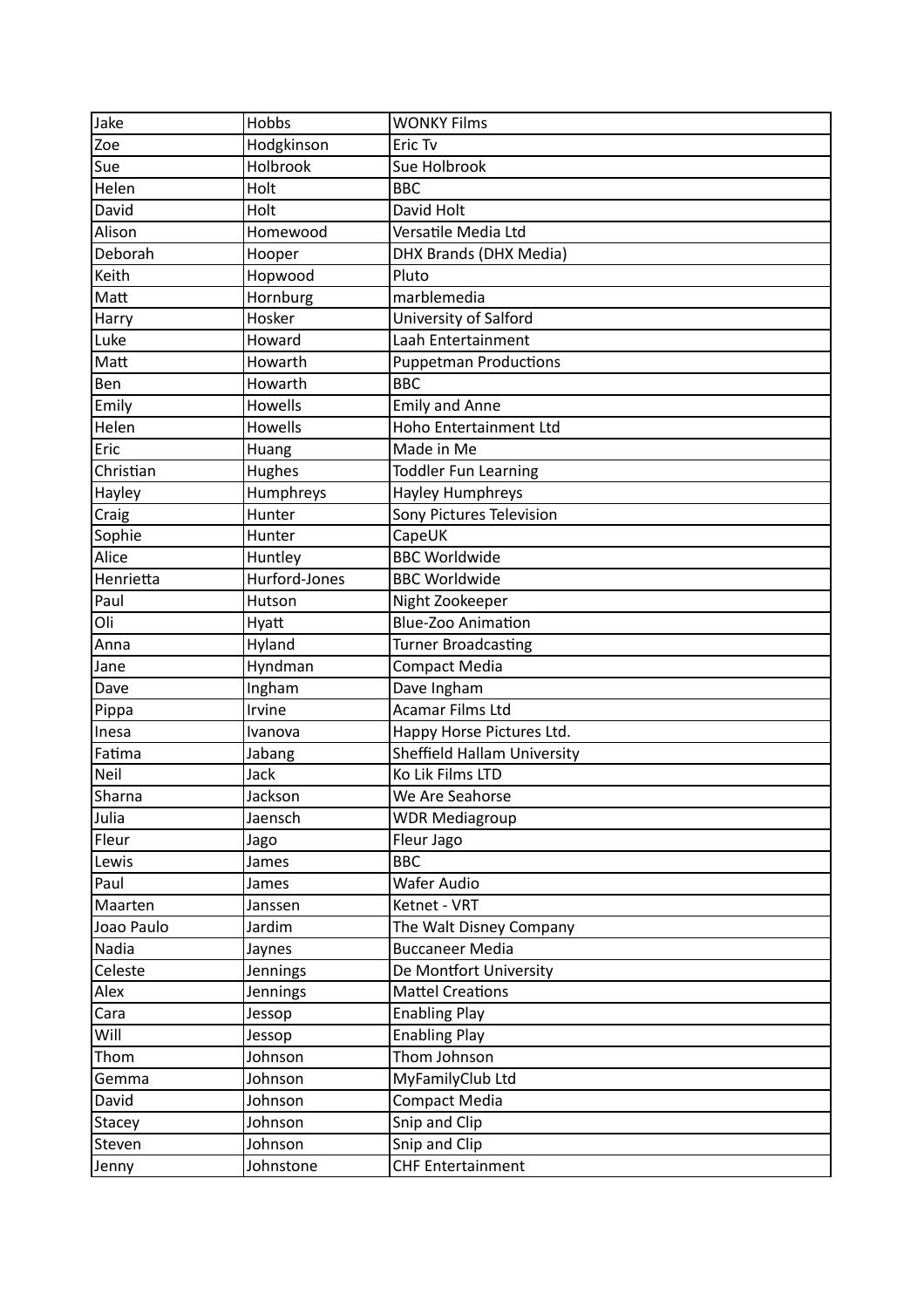| Elin           | Jones       | <b>Boom Plant</b>                     |
|----------------|-------------|---------------------------------------|
| Michelle       | Jones       | <b>Brilliant Casting</b>              |
| Rhian          | Jones       | Rhian Marston-Jones                   |
| Catrin         | Jones       | Green Bay Media                       |
| Darren         | Jones       | Darren Jones                          |
| Tom            | Jordan      | <b>CMC/Freelance</b>                  |
| Tom            | Jordan      | Karrot Entertainment                  |
| Paul           | Joyce       | PKJ MUSIC                             |
| George         | Jurgens     | Hopster / Platomedia                  |
| Dee            | Kalakoti    | <b>BBC</b> (CBeebies)                 |
| Julie          | Kamprath    | Julie Kamprath                        |
| Mel            | Kanarek     | Sheffield Digital                     |
| Jenny          | Kane        | Paper Chatterbox Ltd                  |
| Julie          | Kane-Ritsch | The Gotham Group LLC                  |
| Esther         | Kaufmann    | <b>Esther Kaufmann</b>                |
| Andrew         | Kavanagh    | <b>Kavaleer Productions Ltd</b>       |
| Alex           | Kay         | Nottingham Trent University           |
| Alan           | Keane       | <b>Hot Drop Films</b>                 |
| Emily          | Keaney      | Ofcom                                 |
| John           | Kearney     | <b>BBC</b>                            |
| Jonny          | Keeling     | <b>BBC</b>                            |
| Christopher    | Keenan      | Mattel/HIT                            |
| Rich           | Keith       | Yogscast                              |
| Suzanne        | Kelly       | <b>RTE</b>                            |
| Ruth           | Kelly       | <b>Trend Bible Ltd</b>                |
| <b>Bridget</b> | Kelly       | <b>SHIFT Media</b>                    |
| Amy            | Kelly       | The Rig                               |
| Ashley         | Kendall     | <b>Flashing Lights Media</b>          |
| John           | Kent        | Human Digital Company                 |
| Helen          | Keogh       | Freelance                             |
| Lauren         | Kerr        | Smudge Digital                        |
| Liz            | Keynes      | Liz Keynes                            |
| Marcus         | Keyon       | <b>Finger Industries</b>              |
| Mandy          | Khaira      | <b>Bobby Blogs</b>                    |
| Jon            | Kiefert     | <b>Ragdoll Productions Limited</b>    |
| <b>Bradley</b> | Kiel        | The Elf Factory                       |
| Anna           | Kime        | Film Hub North                        |
| Jules          | King        | Skoo Crew Ltd                         |
| Richard        | Kinning     | <b>Turner Broadcasting</b>            |
| Jayne          | Kirkham     | Jayne Kirkham                         |
| Jean           | Kitson      | <b>Kitson Press Associates</b>        |
| Telidja        | Klaï        | VRT - Ketnet                          |
| David          | Kleeman     | <b>Dubit</b>                          |
| Trevor         | Klein       | Freelance / Zodiak Kids Studios       |
| Alex           | Klein       | Kano                                  |
| Rosemary       | Klein       | <b>Television Affairs Consultancy</b> |
| Simeon         | Klein       | <b>Flashing Lights Media</b>          |
| Kerrin         | Kokot       | Kerrin Kokot                          |
| Alex           | Konecki     | <b>Red Bark Digital</b>               |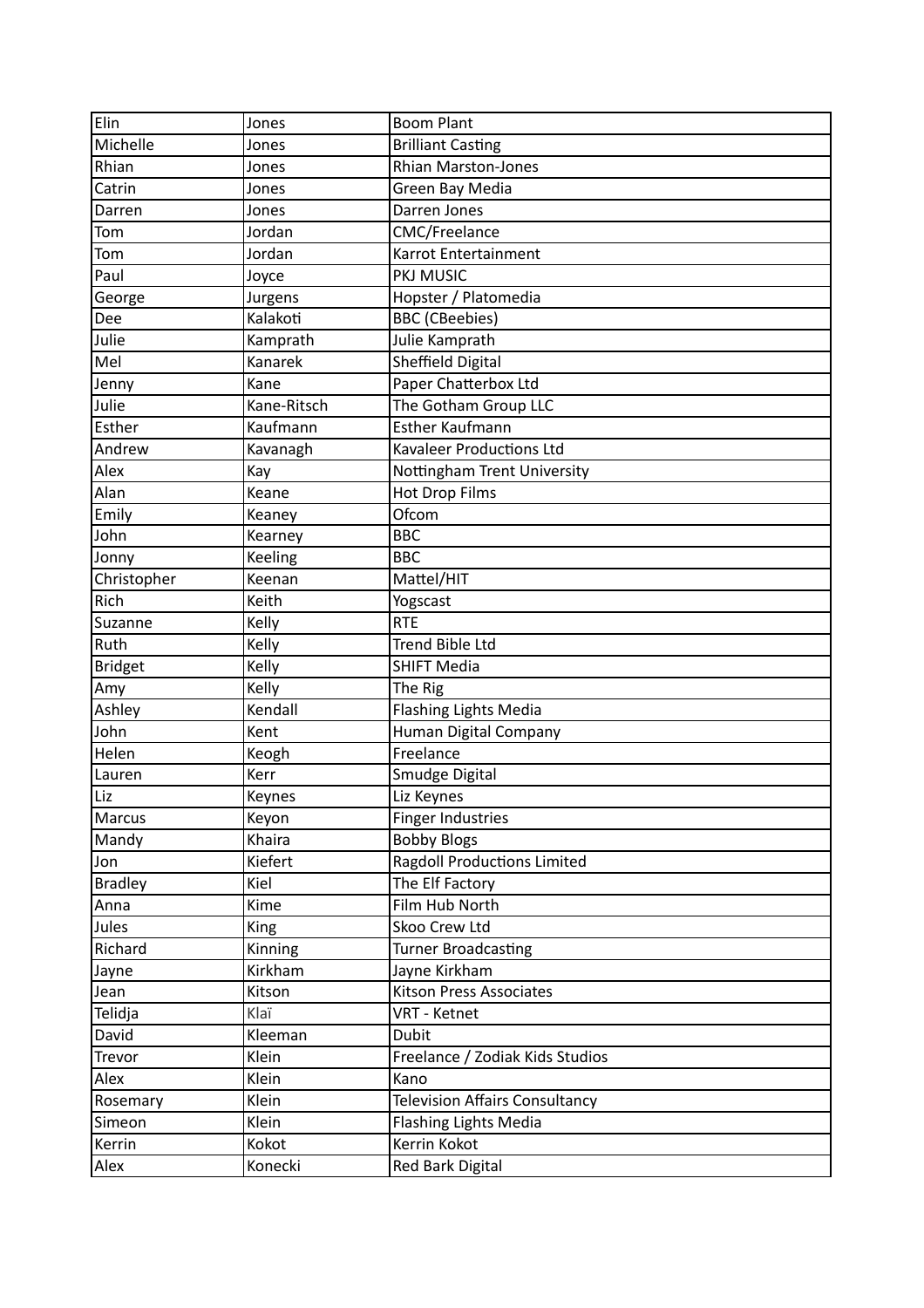| Mari         | Korkeam√§ki     | Rounders Entertainment               |
|--------------|-----------------|--------------------------------------|
| Sacha        | Kyle            | Sacha Kyle                           |
| Alice        | Lacey           | now>press>play                       |
| Paul         | Laikin          | <b>Unanico Group</b>                 |
| Maddy        | Lambur          | <b>Mattel Creations</b>              |
| lan          | Lambur          | The Walt Disney Company              |
| Dinah        | Lammiman        | PastPorte                            |
| Terri        | Langan          | Little Critics                       |
| Seymour      | Lavine          | Just Anim8                           |
| Karen        | Lawler          | Hachette Children's Group            |
| Bill         | Lawrence        | <b>Reel Solutions</b>                |
| Hugh         | Lawton          | <b>BBC</b>                           |
| Mark         | Leaver          | <b>UK Trade &amp; Investment</b>     |
| Megan        | Leckie          | <b>BlockBuilders Limited</b>         |
| Rosey        | Leech           | S <sub>4</sub> C                     |
| Sarah        | Legg            | <b>BBC</b>                           |
| Vylius       | Leonavicius     | Freelance                            |
| Alexandra    | Leonidou        | <b>Foot Anstey LLP</b>               |
| Natasha      | Leontieff       | <b>BBC Worldwide</b>                 |
| David        | Levine          | The Walt Disney Company              |
| Monique      | Levine          | <b>DDA Blueprint</b>                 |
| Hannah       | Lewis           | The Walt Disney Company              |
| Ross         | Lewis           | <b>UKTI</b>                          |
| Cat          | Lewis           | Nine Lives Media                     |
| Favia        | Lewis           | Sky UK                               |
| Anna         | Lewis           | Aardman Animations Ltd               |
| Hannah       | Lewis           | The Walt Disney Company              |
| Feifei       | Li              | KAKU (Beijing Children Channel)      |
| Maggie       | Liang           | The Media Pioneers Ltd               |
| <b>Tracy</b> | Liddell         | <b>Studio Liddell</b>                |
| lan          | Liddell         | Studio Liddell                       |
| Viola        | Lippmann        | Viola Lippmann Illustration & Design |
| David        | Lister          | <b>Spinning Clock</b>                |
| Howard       | Litton          | <b>Howard Litton</b>                 |
| Ye           | Liu             | Shenzhen Children Channel            |
| Yu           | Liu             | the Children Media Conference        |
| Anna         | Livingstone     | Family Kids & Youth                  |
| Estelle      | Lloyd           | Azoomee                              |
| Millie       | Lloyd           | <b>Pretzel Television</b>            |
| Kathy        | Loizou          | The Children's Media Conference      |
| John         | Lomas-Bullivant | Kickback Media                       |
| Lisette      | Looman          | m4e/Telescreen                       |
| Javier       | Lopez           | <b>Reed Midem</b>                    |
| Lorraine     | Lordan          | Cartoon Saloon                       |
| Silvia       | Lukacs          | <b>Buttercup Gym</b>                 |
| Xin          | Luo             | University of Edinburgh              |
| Louise       | Lynch           | Libra Television                     |
| Nicola       | Lyons           | Northern Ireland Screen              |
| Isaac        | Lyons           | St Benedicts school                  |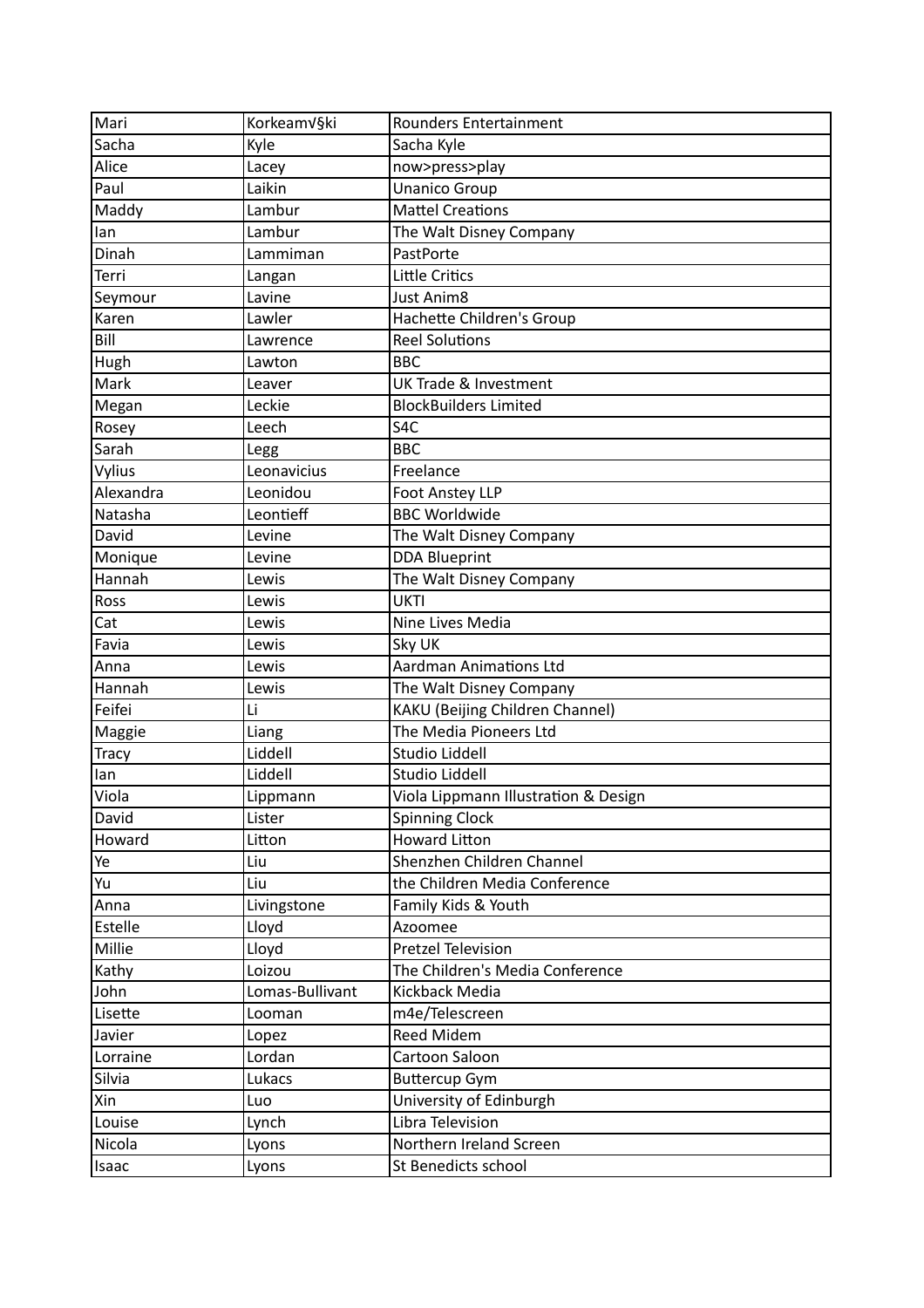| Rhiannon               | Lyons             | Jetpack Distribution              |
|------------------------|-------------------|-----------------------------------|
| Lin                    | Ma                | Magic Mall Entertainment          |
| Debbie                 | Macdonald         | <b>Macdonald Consulting</b>       |
| Marty                  | MacDonald         | Creative BUZZ Media Ltd           |
| lan                    | Mackinnon         | <b>Mackinnon and Saunders Ltd</b> |
| Donna                  | MacLetchie        | kid2kid                           |
| Natasha                | Macmanard         |                                   |
| Pauline                | Macnamara         | <b>RTE</b>                        |
| Sheena                 | Macrae            | Lightcube                         |
| Chapman                | Maddox            | FremantleMedia, Kids & Family     |
| <b>Brian</b>           | Madzima           | De Montfort University            |
| Joao                   | Magueijo          |                                   |
| Miranda                | Maguire           | <b>ITV</b>                        |
| Ray                    | Maguire           | <b>Digital Learning Delivery</b>  |
| Louise                 | Maloney           | Coolabi Group                     |
| Donal                  | Mangan            | Donal Mangan                      |
| Helena                 | Mansell-Stopher   | <b>Bulldog Licensing</b>          |
| Toby                   | Marchington       | <b>Tiger Aspect Productions</b>   |
| Matthew                | Margerison        | <b>Matthew Margerison</b>         |
| Kez                    | Margrie           | <b>BBC</b>                        |
| David                  | Marlow            | Silver Light                      |
| Andy                   | Marshall          | SDI Media                         |
| <b>Andrew Marshall</b> | Marshall          | <b>SDI Media</b>                  |
| Wag                    | Marshall-Page     | Banks & Wag                       |
| Cesar                  | Martín Palomo     | Mardy Bug LTD                     |
| Megan                  | Martin            | Sixteen South                     |
| Lionel                 | Marty             | <b>APC Kids Limited</b>           |
| Charlotte              | Mason             | <b>ITV</b>                        |
| Jon                    | Mason             | <b>JOLLYWISE</b>                  |
| Clare                  | Mason             | KidZania                          |
| James                  | Mason             | James Mason                       |
| Sarah                  | Mattingley        | <b>Wildseed Studios</b>           |
| <b>Emily Elsa</b>      | Mayo              | Sheffield Hallam University       |
| Ailbhe                 | Mc Cabe           | Channel 5 Milkshake!              |
| Helen                  | McAleer           | Walker                            |
| Josh                   | McBride           | Sheffield Hallam University       |
| Ronan                  | McCabe            | Ronan McCabe                      |
| Ailbhe                 | McCabe            | Milkshake! Channel 5              |
| Paul                   | McCafferty        | Tangible Play                     |
| Omari                  | McCarthy          | <b>Blink Industries</b>           |
| Maire                  | McCarthy          | <b>Maire McCarthy Projects</b>    |
| Hannah                 | McCarthy          | <b>Future Thinking</b>            |
| Neal                   | Mccleave          | Seven League                      |
| Paul                   | McCoy             | MCC Media LTD                     |
| Heather                | Mcdaid            | The Saltire Society               |
| John                   | McDaid            | Dog Ears Ltd                      |
| Alexandra              | McGrail           | <b>BBC Worldwide</b>              |
| Grv°inne               | <b>McGuinness</b> | Paper Owl Films                   |
| Roisin                 | McHugh            | University of Brighton            |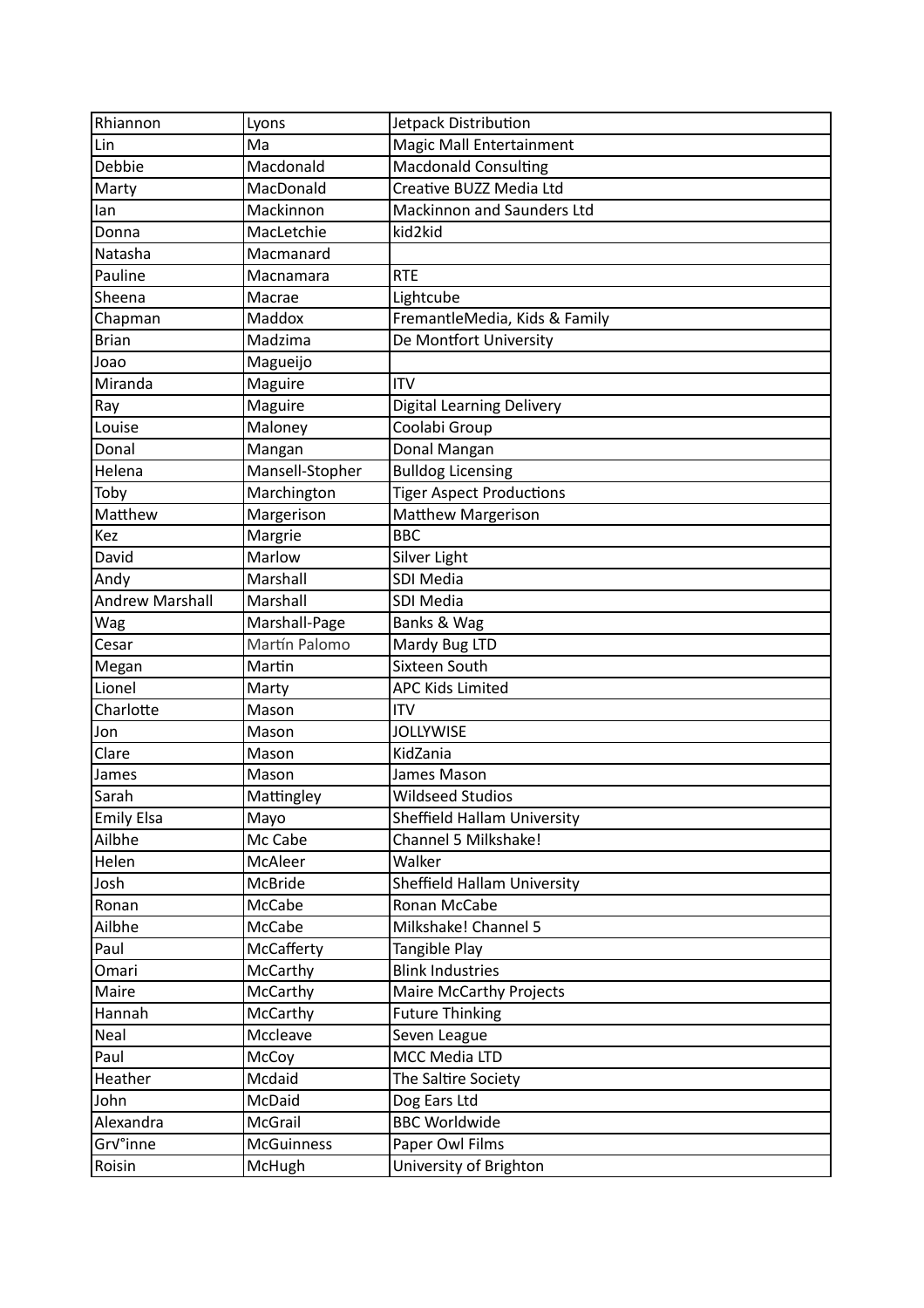| Laura           | McIntyre       | University of Sussex                    |
|-----------------|----------------|-----------------------------------------|
| Louise          | McKee          | Macmillan Children's Books              |
| Kat             | McKenna        | <b>Macmillan Children's Books</b>       |
| Colin           | McKevitt       | Salford University                      |
| Gael            | McLaughlin     | <b>Nexus Productions</b>                |
| Fiona           | McLean         | Freelance                               |
| Lucie           | McLean         | <b>BBC</b>                              |
| Greg            | McLeod         | The Brothers McLeod                     |
| <b>Myles</b>    | McLeod         | The Brothers McLeod Ltd                 |
| Katherine       | McQueen        | A Productions                           |
| <b>Nellie</b>   | <b>McQuinn</b> | Grass Roots Media                       |
| Sarah           | <b>McQuire</b> | Brown Bag Films UK                      |
| Tyler           | <b>McRae</b>   | Sheffield Hallam                        |
| Chloe           | Meineck        | <b>STUDIO MEINECK</b>                   |
| Jan von         | Meppen         | LudInc                                  |
| Francesco       | Miceli         | YouTube                                 |
| Alison          | Milford        | Alison Milford                          |
| Hannah Lee      | Miller         | The Elf Factory                         |
| Jeffrey         | Miller         | <b>British Broadcasting Corporation</b> |
| Sharon          | Miller         | Right on Track Ltd.                     |
| Duncan          | Millin         | Manchester City Football Club           |
| Gary            | Milne          | Zodiak Kids Studios                     |
| Claire          | Milner         | iGen Insight                            |
| Lucy            | Milner         | The University of Portsmouth            |
| Thatcher        | Mines          | <b>Power Animal Publishing</b>          |
| Dominic         | Minns          | Plug-in Media                           |
| Melissa         | Mitchell       | <b>BBC Children's</b>                   |
| Maddie          | Moate          | Maddie Moate                            |
| Alex            | Mooney         | Alex Mooney                             |
| <b>Tessa</b>    | Moore          | FremantleMedia Kids & Family            |
| Davey           | Moore          | Davey Moore                             |
| David           | Morgan         | <b>Oxford Learning Solutions</b>        |
| Joe             | Moroney        | Fourth Wall Creative                    |
| John            | Morris         | John Morris                             |
| Jodie           | Morris         | <b>Beano Studios</b>                    |
| Ross            | Morrison       | Enter Yes LTD                           |
| Paul            | Mortimer       | <b>ITV</b>                              |
| Chris           | Mould          | Chris Mould Ink                         |
| Asa             | Movshovitz     | Keyframe Studios LTD                    |
| George The Poet | Mpanga         |                                         |
| Rick            | Mulhall        | <b>Kick Production</b>                  |
| Shannon         | Mullane        | University of Salford                   |
| Max             | Muller         | Leeds College of Music                  |
| Sarah           | Muller         | <b>BBC</b>                              |
| Mark            | Mullery        | Cartoon Saloon                          |
| Melanie         | <b>Mullins</b> | London Book Fair                        |
| Lucy            | Murphy         | Sky UK                                  |
| Rachna          | Murray         | Sky                                     |
| Rachel          | Murrell        | <b>Rachel Murrell</b>                   |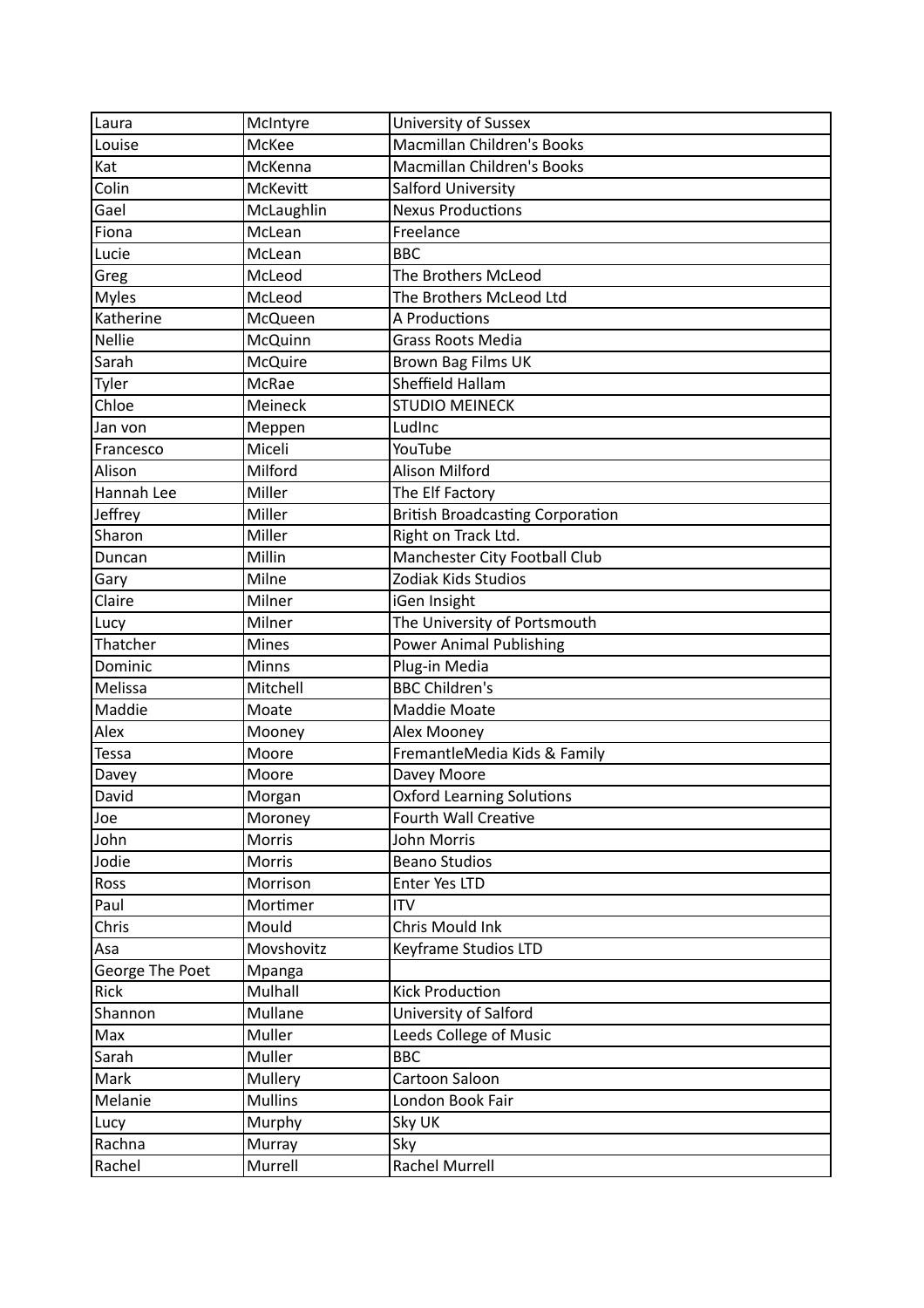| Chris        | Musselwhite   | Treehouse Digital Ltd              |
|--------------|---------------|------------------------------------|
| Jackie       | Myburgh       | <b>BBC</b>                         |
| Sannette     | Naeye         | Cinekid                            |
| James        | Neal          | <b>Beano Studios</b>               |
| Annie        | Neilson       | <b>Sheffield Hallam University</b> |
| Daniel       | Nelson        | Liverpool Media Academy            |
| Tanya        | Nelson        | <b>Three Bears Films</b>           |
| Joe          | Newberry      | Northern Film School               |
| Harriet      | Newby-Hill    | <b>BBC Worldwide</b>               |
| Karen        | <b>Newell</b> | toylikeme                          |
| Mike         | Newey         | Time Media Ltd                     |
| Francesca    | Newington     | Sony Pictures Television           |
| James        | Newton        | Nickelodeon UK & Ireland           |
| lan          | Nicholls      | <b>Kick Production</b>             |
| Simon        | Nicholson     | Simon Nicholson                    |
| Rhiain       | Nightingale   | <b>Boom Plant</b>                  |
| Martyn       | Niman         | King Bee                           |
| Caroline     | Norbury       | <b>Creative England</b>            |
| Jonathan     | North         | <b>BBC</b>                         |
| Jeff         | Norton        | AWESOME                            |
| Sue          | <b>Nott</b>   | Sue Nott                           |
| Reem         | <b>Nouss</b>  | ReemNoussMedia                     |
| Alvaro       | <b>Novaes</b> | Contejá                            |
| Paul         | Nunn          | SuperAwesome                       |
| Helen        | <b>Nurse</b>  | <b>Helen Nurse</b>                 |
| Sandy        | Nuttgens      | Mezzo Music Ltd                    |
| Solomon      | Nwabueze      | Creative england                   |
| Helena       | Nylander      | <b>SVT</b>                         |
| Orna         | O'Brien       | London Book Fair                   |
| Darragh      | O'Connell     | <b>Brown Bag Films</b>             |
| Kate         | O'Connor      | Kate O'Connor Consulting           |
| <b>Tracy</b> | O'Connor      | RTEjr.                             |
| Grainne      | O'Dwyer       | Sherbert Research                  |
| Emma         | O'Hare        | <b>Cinekid for Professionals</b>   |
| Ashley       | O'Kane        | Acamar Films Ltd                   |
| Eleni        | O'Keeffe      | <b>Tiger Aspect Productions</b>    |
| Steve        | O'Key         | <b>Sheffield Hallam University</b> |
| Victoria     | O'Malley      | Rockpool Licensing Ltd             |
| Liz          | O'Neill       | Z-arts                             |
| Aoife        | O'Reilly      | <b>RTE</b>                         |
| Sheyi        | Ogunshakin    | Family Kids & Youth                |
| Sara         | Ohlsson       | <b>SVT</b>                         |
| Ziba         | Okilo         | University of Sheffield            |
| Tayo         | Olarewaju     | Perpetual Arts Studio              |
| Michael      | Omer          | Music to Picture Company           |
| Gerardo      | Orlando       | The Walt Disney Company            |
| <b>Becky</b> | Overton       | <b>Becky Overton</b>               |
| Mark         | Owen          | <b>BBC</b>                         |
| Alexandra    | Owen          | Alexandra Owen                     |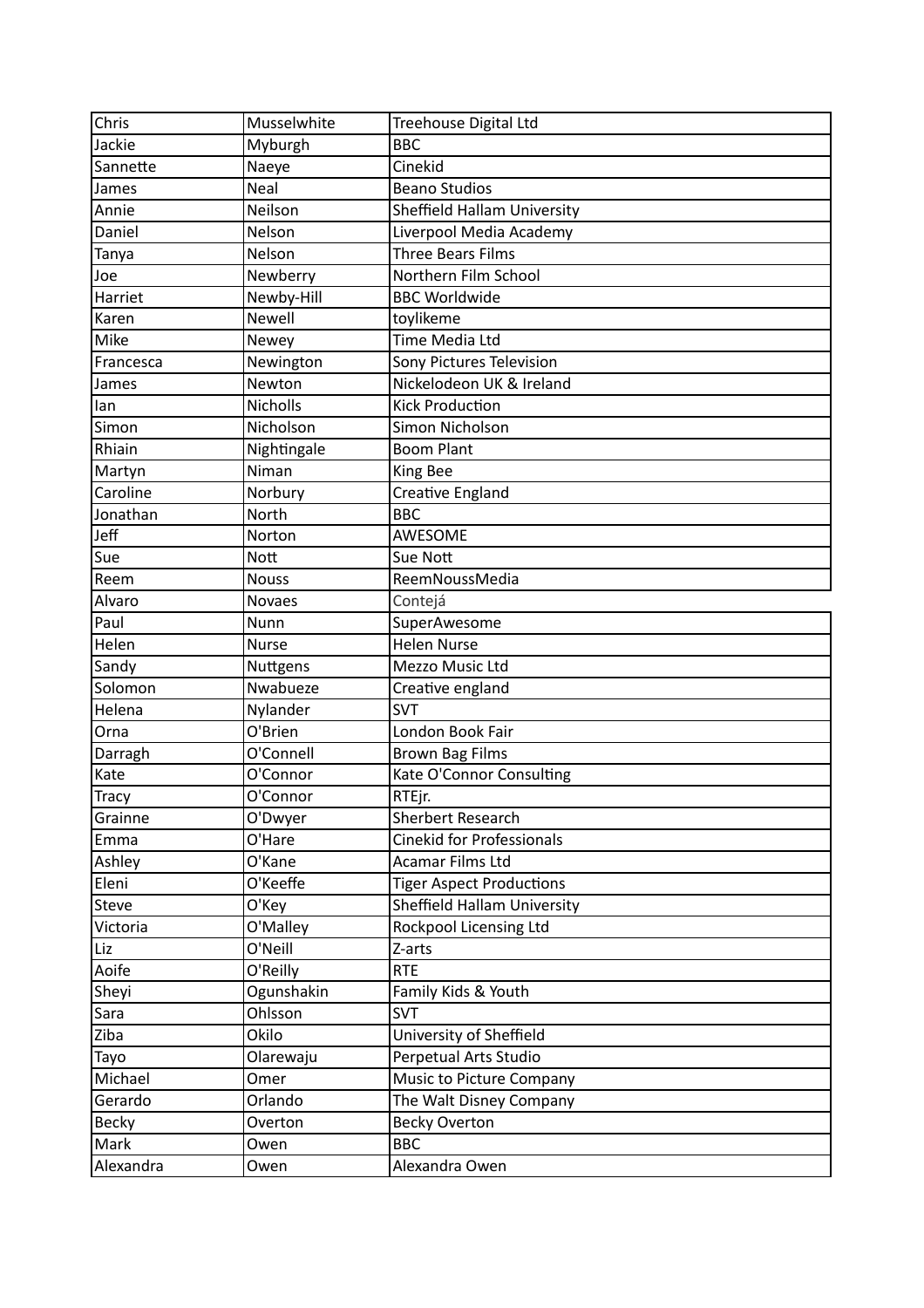| Vicky          | Owens        | <b>BBC</b>                          |
|----------------|--------------|-------------------------------------|
| Lisa           | Pacheco      | Lisa Pacheco                        |
| Lucienne       | Pactat       | The Walt Disney Company             |
| Charlotte      | Palfrey      | Ovum                                |
| mark           | pallis       | <b>Mark Pallis</b>                  |
| Becky          | Palmer       | Samphire Digital Ltd                |
| Joseph         | Palmer       | <b>BlockBuilders</b>                |
| Kelly          | Palmer       | <b>Just Anim8</b>                   |
| Liam           | Papworth     | Fremantle Kids & Family             |
| Julia          | Parfitt      | <b>Nexus Productions</b>            |
| Phil           | Parker       | <b>BCre8ive Ltd.</b>                |
| <b>Beth</b>    | Parker       | The Walt Disney Company EMEA        |
| Robin          | Parker       | Media Business Insight              |
| Matt           | Parkes       | LEGO Education (The LEGO Group)     |
| Joanna         | Parkinson    | <b>BBC</b>                          |
| Michelle       | Parkyn       | Mop Media Ltd                       |
| Clifford       | Parrott      | Salty Dog Pictures, Ltd.            |
| Becky          | Parry        | University of Nottingham            |
| Daniel         | Parry        | <b>KES</b>                          |
| Malcolm        | Parry        | Cheeky                              |
| Joan           | Parsons      | Showroom Workstation                |
| Neha           | Patel        | The Walt Disney Company             |
| Sai            | Pathmanathan | saipathmanathan.com                 |
| Tim            | Patterson    | <b>T1M Consult</b>                  |
| Jessica        | Peace        | NME (Time Inc)                      |
| Mark           | Pearce       | The Workshop                        |
| Andrew         | Pearce       | <b>Flaunt Productions</b>           |
| Kirsty         | Peart        | Gritstone Entertainment Ltd         |
| Darryl         | Peat         | Drift Sound                         |
| John           | Peavoy       | Cartoon Saloon                      |
| <b>Desiree</b> | Peeters      | <b>BBC</b>                          |
| simone         | pennant      | The TV Collective                   |
| Shane          | Perez        | <b>Hot Drop Films</b>               |
| Anne           | Perkins      | Guardian                            |
| Megan          | Perryman     | Let Toys Be Toys                    |
| Cecilia        | Persson      | <b>Turner Broadcasting Systems</b>  |
| Cedric         | Petitpas     | Google UK                           |
| Matas          | Petrikas     | Vai Kai                             |
| William        | Pett         | Save Kids, Äô Content UK            |
| Jonti          | Picking      | Jelly Penguin Productions/ Mr Weebl |
| Katharina      | Pietzsch     | <b>ZDF Enterprises GmbH</b>         |
| Lucy           | Pinker       | De Montfort University              |
| Eva            | Pitarides    | <b>DDA Blueprint</b>                |
| Lydia          | Plowman      | University of Edinburgh             |
| Nienke         | Poelsma      | <b>Cinekid for Professionals</b>    |
| Chrystel       | Poncet       | Canal+                              |
| Colin          | Pons         | Studio of the North                 |
| Gary           | Pope         | Kids Industries                     |
| Matt           | Porter       | Zodiak Kids Studios                 |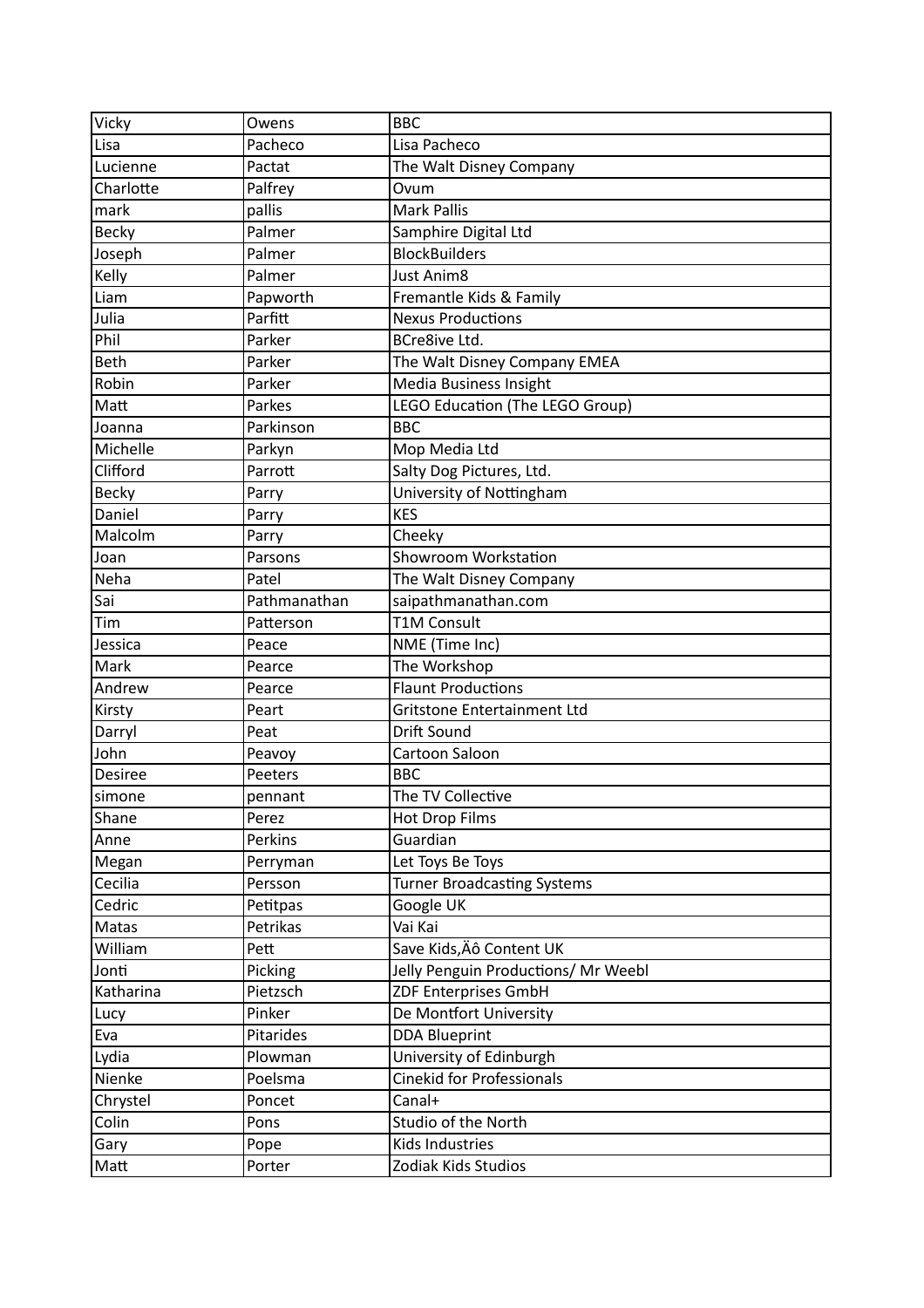| Julia          | Posen          | <b>Walker Books</b>                         |
|----------------|----------------|---------------------------------------------|
| Anna           | Potter         | University of the Sunshine Coast            |
| Matthew        | Pountney       | Touretteshero CIC                           |
| Gavin          | Powell         | Gavin Powell                                |
| Armin          | Prediger       | Armin Prediger                              |
| Lee            | Pressman       | Freelance Lee Pressman                      |
| Ruth           | Preston        | Aardman                                     |
| Alyx           | Price          | <b>Macmillan Children's Books</b>           |
| Katie          | Price          | Hachette Children's Group                   |
| Robin          | Price          | Mogzilla                                    |
| Siobhan        | Pridgeon       | <b>BAFTA</b>                                |
| Lisa           | Prime          | <b>BAFTA</b>                                |
| Lorna          | Probert        | <b>Aardman Animations Ltd</b>               |
| Edward         | Pugh           |                                             |
| Maria          | Pullen         | The University of Lincoln                   |
| Jeremy         | Purcell        | Cartoon Saloon                              |
| Louise         | Purnell        | Louise Purnell                              |
| <b>Stewart</b> | Purvis         | None                                        |
| Lars           | Quickfall      | <b>Pretzel Television</b>                   |
| Chella         | Quint          | Chella Quint                                |
| Duncan         | Raitt          | <b>Plastic Milk Limited</b>                 |
| Octavia        | Raitt          | Octavia Raitt                               |
| Mahesh         | Ramachandra    | Azoomee                                     |
| Elizabeth      | Randall        | <b>BBC Worldwide</b>                        |
| Jean-Philippe  | Randisi        | Zodiak Kids                                 |
| Diane          | Rankin         | Distribution360                             |
| Dave           | Ranyard        | Dri                                         |
| John           | Ranyard        | Dream Reality Interactive                   |
| Alison         | Rayson         | Raydar Media                                |
| Jack           | Rea            | Manchester Metropolitan University          |
| Howard         | Read           | <b>Howard Read</b>                          |
| Joanne         | Redfern        | <b>BBC</b>                                  |
| Jon            | Rennie         | <b>Cloth Cat Animation</b>                  |
| John           | Rice           | JAM Media                                   |
| Jenny          | Richards       | University of Salford                       |
| Neil           | Richards       | The Mustard Corporation                     |
| Aled           | Richards       | Tafol Cyf                                   |
| Justin         | Richardson     | <b>Mattel Creations</b>                     |
| Chris          | Riddell        |                                             |
| Mark           | Riddington     | Freelance                                   |
| Oliver         | Ridgeon        | <b>Adastra Development</b>                  |
| Ford           | Riley          | Disney                                      |
| Rosario        | Rivas Leal     | Purple Kyloe                                |
| Jason          | Robbins        | Engine House VFX Itd                        |
| Caroline       | Roberts-Cherry | Saffron Cherry TV                           |
| Saffron        | Robertson      | The Walt Disney Company                     |
| Peter          | Robinson       | <b>Dubit</b>                                |
| Rosina         | Robson         | Pact - Producers Alliance for Cinema and TV |
| Marie-Laure    | Roche          | CAKE                                        |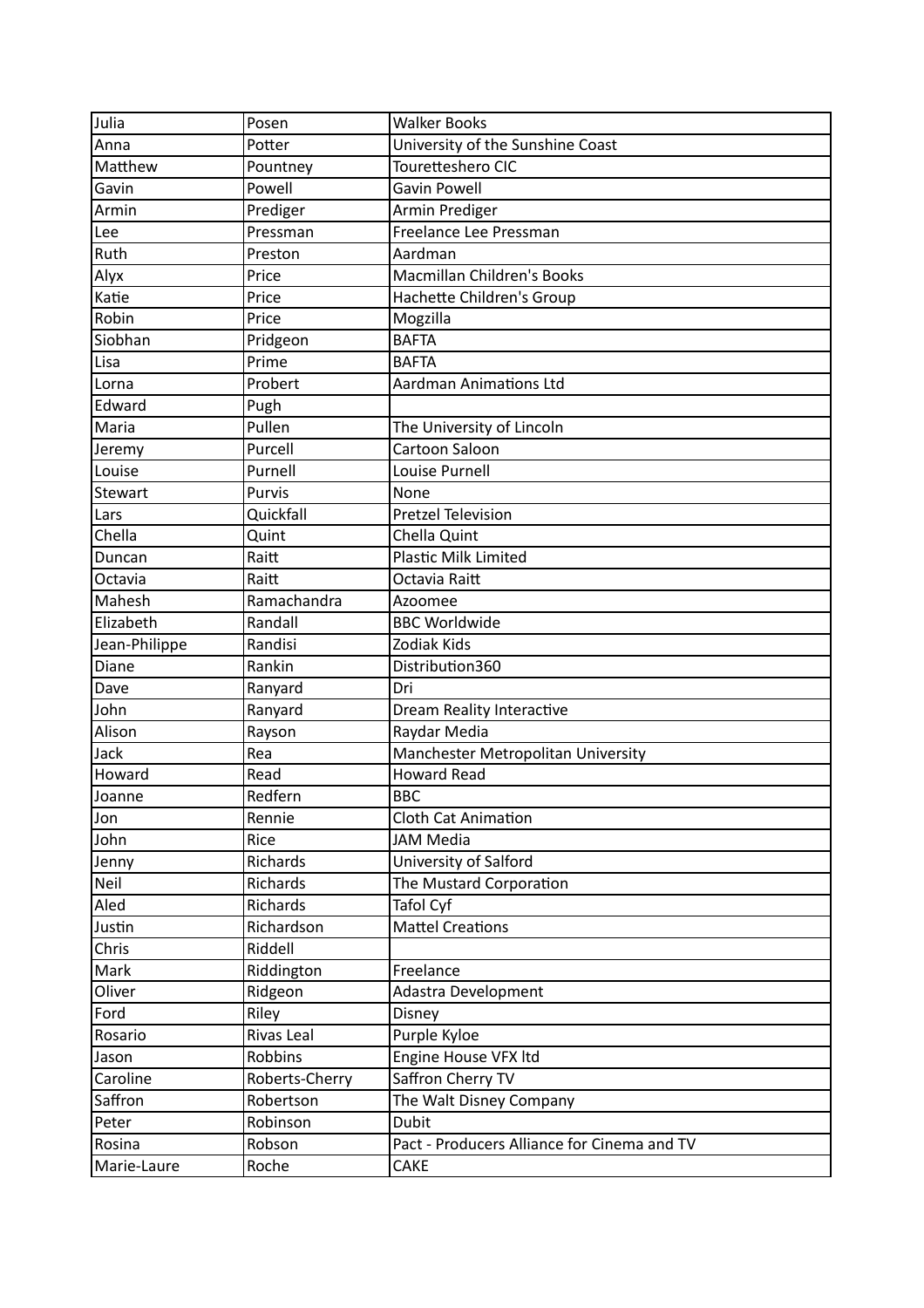| Katie         | Roden         | Seven League                       |
|---------------|---------------|------------------------------------|
| <b>Bianca</b> | Rodriguez     | <b>CAKE</b>                        |
| Bryony        | Roman         | <b>Sheffield Hallam University</b> |
| Michael       | Rose          | <b>Magic Light Pictures</b>        |
| <b>Nick</b>   | Rose          | Myro ADventures Ltd                |
| Paul          | Rose          | Paul J Rose                        |
| Catherine     | Ross          | MakeMatic                          |
| Marcus        | Round         | <b>Marcus Round</b>                |
| Carys         | Rowan         | Plug-in Media                      |
| Grainne       | Rowe          | The Walt Disney Company            |
| richard       | rowe          | <b>DHX Media</b>                   |
| George        | Rowe          | <b>Aardman Animations Ltd</b>      |
| Julia         | Rowlands      | Zodiak Kids                        |
| Catherine     | Rowley        | <b>BBC</b>                         |
| Jay           | Rozanski      | oXyFire Films                      |
| Jane          | Rumble        | Ofcom                              |
| Kate          | Rushworth     | YouTube                            |
| Angela        | Russell       | <b>BBC</b>                         |
| <b>Trine</b>  | Ruud          | <b>NRK</b>                         |
| Frances       | Ryan          | Freelance                          |
| Paula         | Ryman         | <b>Bubble Television Gorup</b>     |
| Divya         | Sachdeva      | The Walt Disney Company, EMEA      |
| Christopher   | Sadler        | Christopher Sadler                 |
| Abdulrahman   | Salih         | Abdulrahman Salih                  |
| Angela        | Salt          | Fun Crew Ltd                       |
| Martha        | Sama          | MIDAS - Invest in Manchester       |
| Dominic       | Sant          | Evans Woolfe Media                 |
| Daniel        | Santos        | <b>Toon Boom Animation</b>         |
| Ben           | Sawyer        | The Walt Disney Company            |
| Claudia       | Schmitt Klein | <b>Beta Film GmbH</b>              |
| Vicky         | Schroderus    | YLE Finnish Broadcasting Company   |
| Steve         | Scott         | <b>Bigmouth Audio</b>              |
| Fiona         | Scott         | The University of Sheffield        |
| Emma          | Scott         | <b>Beano Studios</b>               |
| Julian        | Scott         | Julian Scott Associates Ltd        |
| Chris         | Scott         | Studio43                           |
| Charlotte     | Scott         | The Walt Disney Company Limited    |
| Mike          | Scott         | <b>Spike Music</b>                 |
| Joao          | Seabra        |                                    |
| Tim           | Searle        | <b>Tiger Aspect Productions</b>    |
| Ingrid        | Selberg       | Ingrid Selberg Consulting Ltd      |
| Anthony       | Sells         | <b>Fundamentally Children</b>      |
| Adam          | Selly         | Union Media Ltd.                   |
| Chantal       | Serhan        | <b>Macmillan Education</b>         |
| Nicole        | Seymour       | Anamil Tech Ltd.                   |
| Kath          | Shackleton    | <b>Fettle Animation</b>            |
| Corinna       | Shaffer       | Immediate Media Co London Limited  |
| Alan          | Shannon       | <b>JAM Media</b>                   |
| Kim           | Sharkey       | Kim Sharkey                        |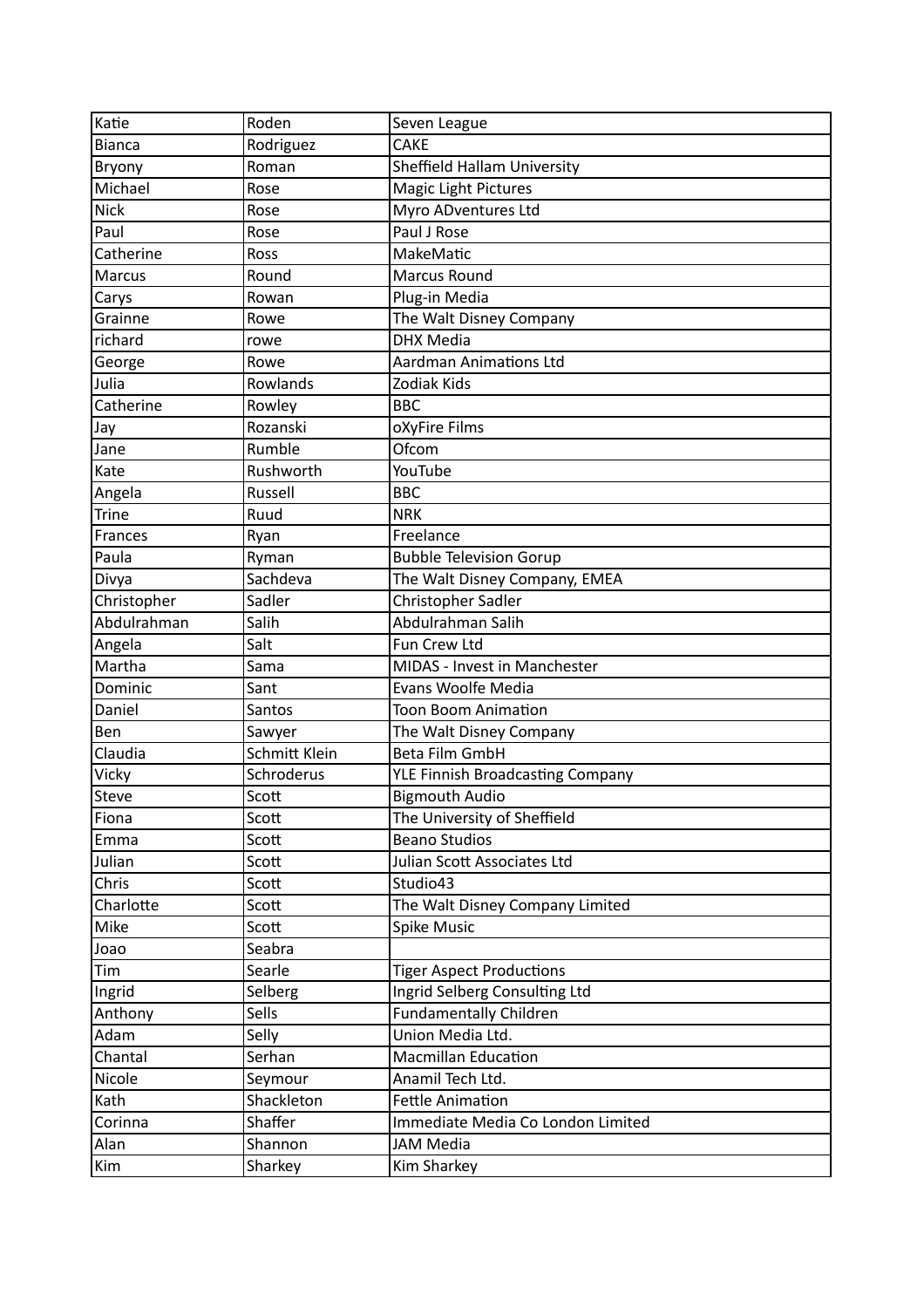| Steve          | Sharman           | Hackthorn Innovation              |
|----------------|-------------------|-----------------------------------|
| Niamh          | Sheehan           | Higgleoo TV                       |
| David          | Sheehan           | Higgleoo TV                       |
| Stacey         | Sherman           | Digital Kids Media                |
| Jo             | Shinner           | <b>BBC</b>                        |
| Munjal         | Shroff            | Graphiti Multimedia Pvt Ltd       |
| Shruti         | Shukla            | The University of Sheffield       |
| Marc           | Silk              | The Production Pit Ltd            |
| Daniela        | Silva             |                                   |
| Anna           | Silver            | Nickelodeon                       |
| Alexandra      | Silverton         | <b>UKTI</b>                       |
| Linda          | Simensky          | PBS                               |
| Joel           | Simon             | <b>Flickerpix Animations</b>      |
| Janis          | <b>Sims</b>       | Student                           |
| Christopher    | Skala             | TaDaKids, Ltd.                    |
| Jeannette      | Skowronek         | Jeannette Skowronek               |
| <b>Barbara</b> | Slade             | <b>Blue Arrow Productions</b>     |
| Daniel         | Slight            | <b>Fandango Productions</b>       |
| Robert         | Sloan             | fish in a bottle                  |
| Joanne         | Smart             | Platypus Research                 |
| Kathryn        | <b>Smiles</b>     | Sheffield Live                    |
| Lydia          | Smith             | <b>Sports Direct</b>              |
| Gabrielle      | Smith             | <b>Gabrielle Smith</b>            |
| <b>Steve</b>   | Smith             | <b>Beakus</b>                     |
| Lucy           | Smith             | <b>Reed MIDEM</b>                 |
| Hannah         | Smith             | <b>Pretzel Television</b>         |
| Richard        | Smith             | <b>Richard Smith Illustration</b> |
| Suzanne        | Smith             | Mums Creative Content Ltd         |
| Adam           | Smyth             | Soho Square Studios               |
| Gerdie         | <b>Snellers</b>   | <b>KRO-NCRV (Broadcast)</b>       |
| Ellen          | Solberg           | Hopster                           |
| lan            | Soutar            | Sheffield Telegraph               |
| Alex           | Soutar            |                                   |
| Alx            | Southerington     | Alexandra Southerington           |
| Jon            | Spooner           | Unlimited                         |
| Tobi           | St Clair          | <b>Flashing Lights Media</b>      |
| Jennie         | <b>Stacey</b>     | <b>Brown Bag Films</b>            |
| Danny          | <b>Stack</b>      | <b>Nelson Nutmeg Pictures</b>     |
| Abi            | Standish          | Showroom Cinema                   |
| Peter          | Stanley-Ward      | Treehouse Digital Ltd             |
| Katie          | <b>Steed</b>      | <b>Slurpy Studios</b>             |
| Mat            | Steel             | The Children's Media Conference   |
| Jeanette       | <b>Steemers</b>   | University of Westminster         |
| James          | Stevenson Bretton | <b>Blink Industries</b>           |
| Alison         | Stewart           | <b>BBC</b>                        |
| Claire         | <b>Stocks</b>     | <b>BBC</b>                        |
| <b>Nils</b>    | Stokke            | Spark AS                          |
| Jelena         | <b>Stosic</b>     | The Little Big Partnership        |
| Zoyander       | <b>Street</b>     | Zoyander Street                   |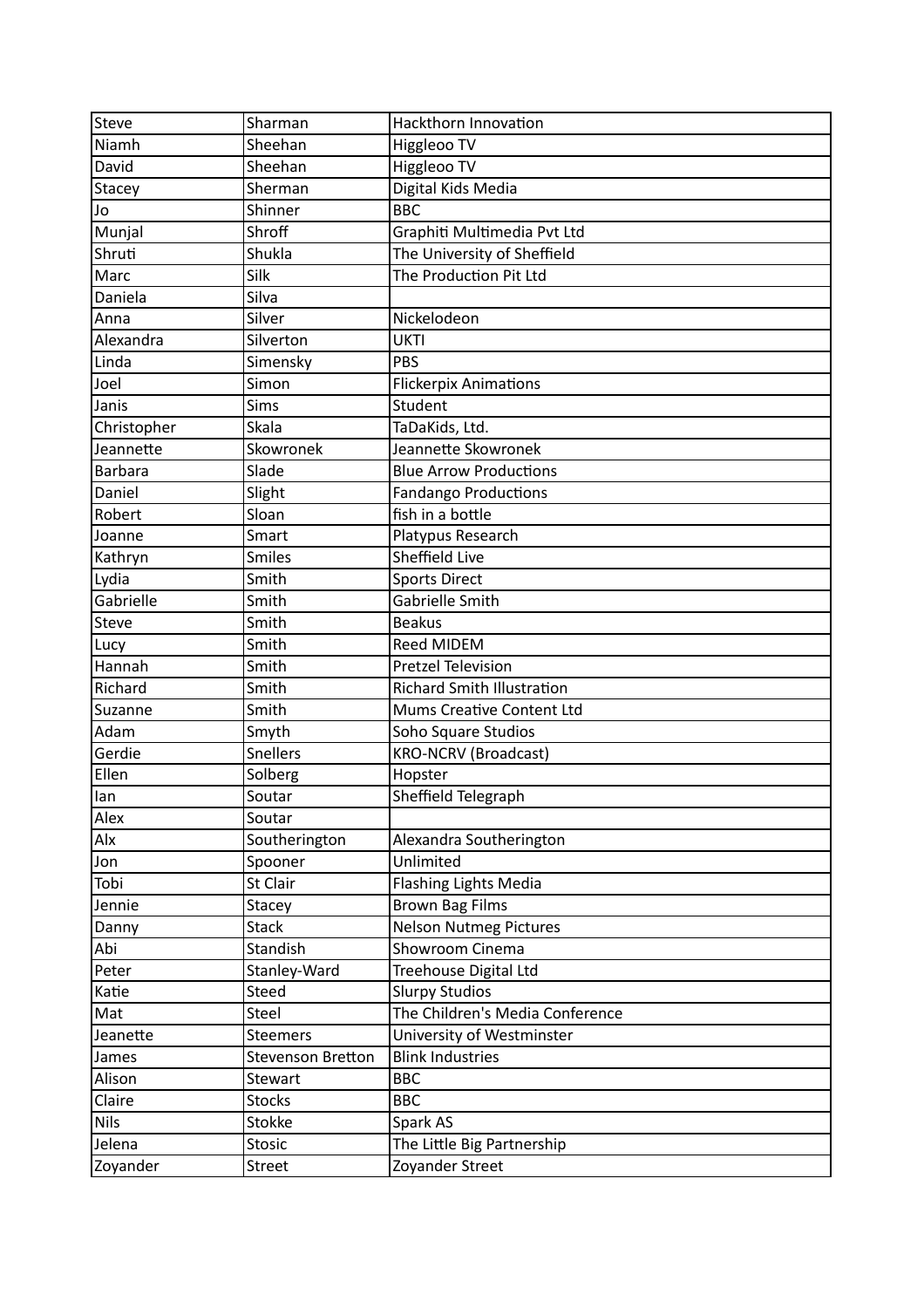| Kim          | Strobl         | Kim Strobl                       |
|--------------|----------------|----------------------------------|
| Helen        | Stroud         | Collingwood & Co                 |
| Phil         | <b>Stuart</b>  | Preloaded                        |
| Tom          | <b>Stuart</b>  | <b>Blink Industries</b>          |
| Sean         | <b>Summers</b> | <b>Sean Summers</b>              |
| Jo           | <b>Summers</b> | Press Fire to Win                |
| Edward       | Sumner         | Ready Steady Magic               |
| Prema        | Sundararajan   | Prema Sundararajan               |
| Katy         | Sykes          | <b>Sundae Communications</b>     |
| Meabh        | Tammemagi      | Mooshku                          |
| Jason        | Tammemagi      | Mooshku                          |
| Mark         | Taylor         | A Productions                    |
| Cheryl       | Taylor         | <b>BBC</b>                       |
| Valerie      | Taylor         | FremantleMedia Kids & Family     |
| Claire       | Taylor         | <b>BBC</b>                       |
| Andy         | Taylor         | Little Dot Studios               |
| Simon        | Taylor         | oXyFire                          |
| Kitty        | Taylor         | Jellyfish Pictures Ltd           |
| Andy         | Taylor         | Little Dot Studios               |
| Alison       | Taylor         | Aardman                          |
| Lindsay      | Taylor         | Mums Creative Content Ltd        |
| Valerie      | Taylor         | Valerie Taylor PR Ltd            |
| Al           | Tepper         | TepFu Limited                    |
| Bobby        | Thandi         | <b>Dubit</b>                     |
| Solly        | the Kid        | Solly the Kid (YouTube Channel)  |
| Jess         | Thom           | Touretteshero CIC                |
| Fergus       | Thom           | <b>Pretzel Television</b>        |
| Angharad     | Thomas         | S <sub>4</sub> C                 |
| Muriel       | Thomas         | <b>Magic Light Pictures</b>      |
| Jessica      | Thornsby       | Can Studios                      |
| Alex         | Thornton       | <b>Turner</b>                    |
| Deborah      | Thorpe         | <b>TVA Limited</b>               |
| Grace        | Tian           | Magic Mall Entertainment         |
| Gary         | Timpson        | <b>Kavaleer Productions</b>      |
| Diana        | Tinoco         | LEGO System A/S                  |
| Emma         | Tom            | Keystone Law                     |
| Rocio        | Torres Fabián  | Site gallery                     |
| Adam         | Toth           | <b>BBC</b>                       |
| Michael      | Towner         | <b>BBC</b>                       |
| Louisa       | <b>Trigg</b>   | Darkside Studios                 |
| Lydia        | <b>Triner</b>  | University of Liverpool          |
| Sally        | Trowbridge     | <b>British Council</b>           |
| <b>Tracy</b> | <b>Tsang</b>   | <b>Tracy Tsang</b>               |
| Dan          | Tucker         | <b>BBC Learning</b>              |
| Ayshah       | Tull           | <b>BBC</b>                       |
| Katie        | Tully          | <b>BBC</b>                       |
| Christina    | Turley         | South Dartmoor Community College |
| Dinah        | Turner         | <b>Stepping into Business</b>    |
| David        | Twyman         | David Twyman                     |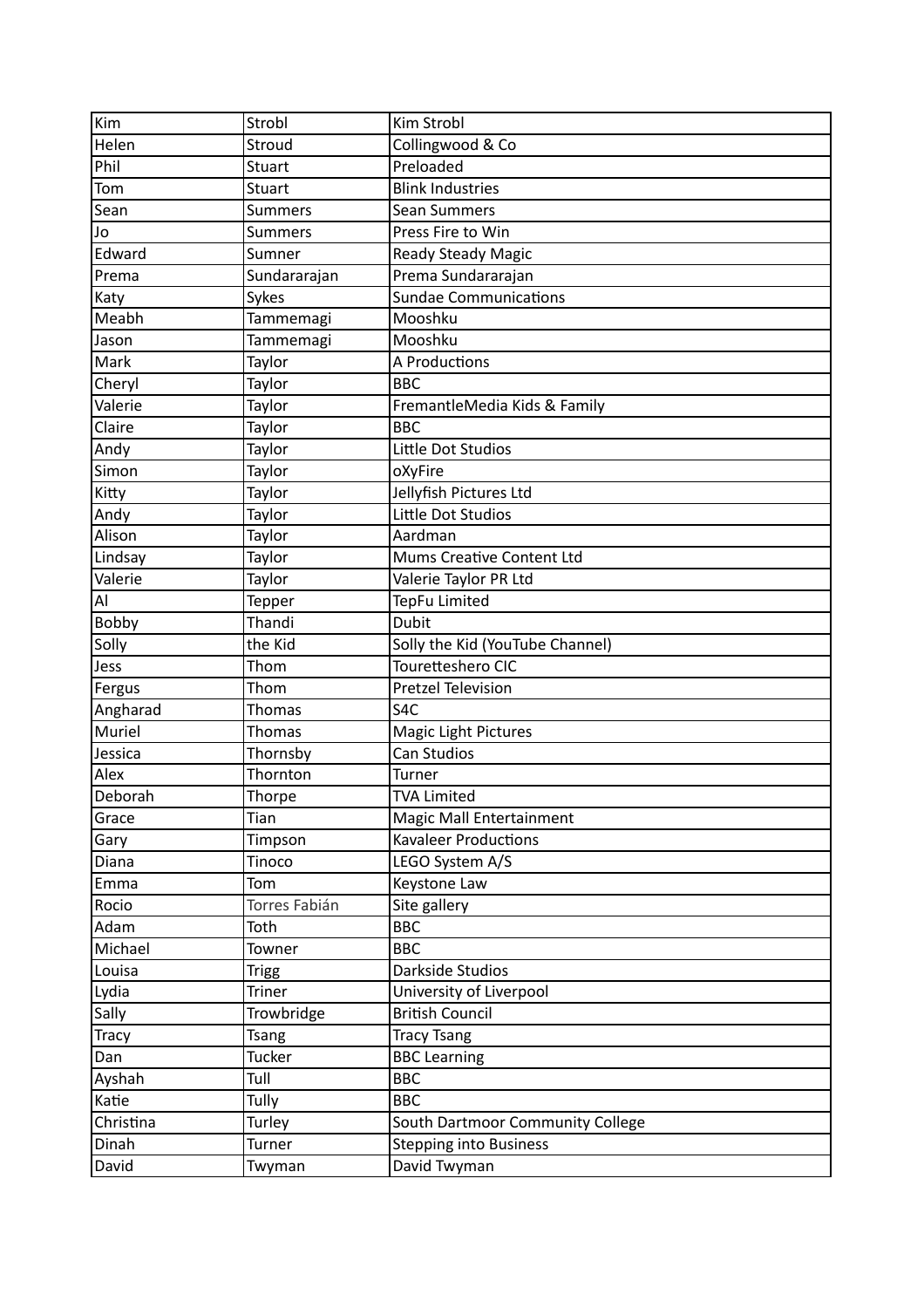| Juliet       | Tzabar       | Plug-in Media                                     |
|--------------|--------------|---------------------------------------------------|
| Jen          | Upton        | Jen Upton                                         |
| Anthony      | Utley        | Freelance                                         |
| Chloe        | van den Berg | <b>DreamWorks Animation</b>                       |
| Joris        | Van Hulzen   | The Elf Factory                                   |
| Tom          | van Waveren  | <b>CAKE</b>                                       |
| Antonio      | Varela Nieto | Mardy Bug LTD                                     |
| Sinead       | Vaughan      | The Walt Disney Company                           |
| Charlotte    | Vaughan      | MyFamilyClub                                      |
| Lisa         | Vigar        | <b>BBC</b>                                        |
| Zarin        | Virji        | University of Sheffield                           |
| An           | Vrombaut     | An Vrombaut                                       |
| Hayley       | Waddell      |                                                   |
| Leo          | Waddell      |                                                   |
| Nathan       | Waddington   | <b>BBC Worldwide</b>                              |
| Charlotte    | Wadsworth    | ArthurCox LTD                                     |
| Stephanie    | Wahlstrom    | Kidzilla Media                                    |
| Heather      | Wakefield    | <b>Heather Wakefield</b>                          |
| Jarrod       | Walczer      | Jarrod Walczer                                    |
| Samantha     | Walker       | Sheffield Hallam University                       |
| Francesca    | Walker       | Creative Europe Desk UK                           |
| Sharon       | Wallace      | CoNEL                                             |
| Natalie      | Walmsley     | Zodiak Kids                                       |
| Peishan      | Wang         | <b>KAKU</b> (Beijing Children Channel)            |
| Colin        | Ward         | Children's Media Foundation                       |
| Alison       | Warner       | Technicolor                                       |
| <b>Tracy</b> | Warren       | Tracy Jayne Warren                                |
| Matt         | Waruszynski  | Matt Waruszynski                                  |
| Daniel       | Waterman     | Carse & Waterman Productions Ltd                  |
| Allison      | Watkins      | <b>Beano Studios</b>                              |
| Lindsay      | Watson       | Kindle Entertainment Ltd                          |
| Mike         | Watts        | <b>Novel Entertainment</b>                        |
| Alice        | Webb         | <b>BBC</b>                                        |
| Angus        | Webb         | Panelbase                                         |
| Zina         | Wegrzynski   | Kindle Entertainment Ltd                          |
| Helen        | Weir         | Two Hoots                                         |
| Jacqui       | Wells        | The Children's Media Conference                   |
| Vanessa      | Wells        | <b>CMC</b>                                        |
| Lucy         | Wendover     | Aardman                                           |
| Jason        | Werth        | Greenwerth Ltd                                    |
| Victoria     | Westwood     | Turner                                            |
| Alexi        | Wheeler      | Nickelodeon - Viacom International Media Networks |
| Maurice      | Wheeler      | The Little Big Partnership                        |
| Emily        | Whinnett     | <b>CAKE</b>                                       |
| Lynn         | Whitaker     | University of Glasgow                             |
| Jess         | Whitehead    |                                                   |
| Jenny        | Whitham      | Jenny Whitham                                     |
| Domonic      | Whiting      | Dom Whiting Media                                 |
| Claudette    | Whittingham  | Claudette Whittingham                             |